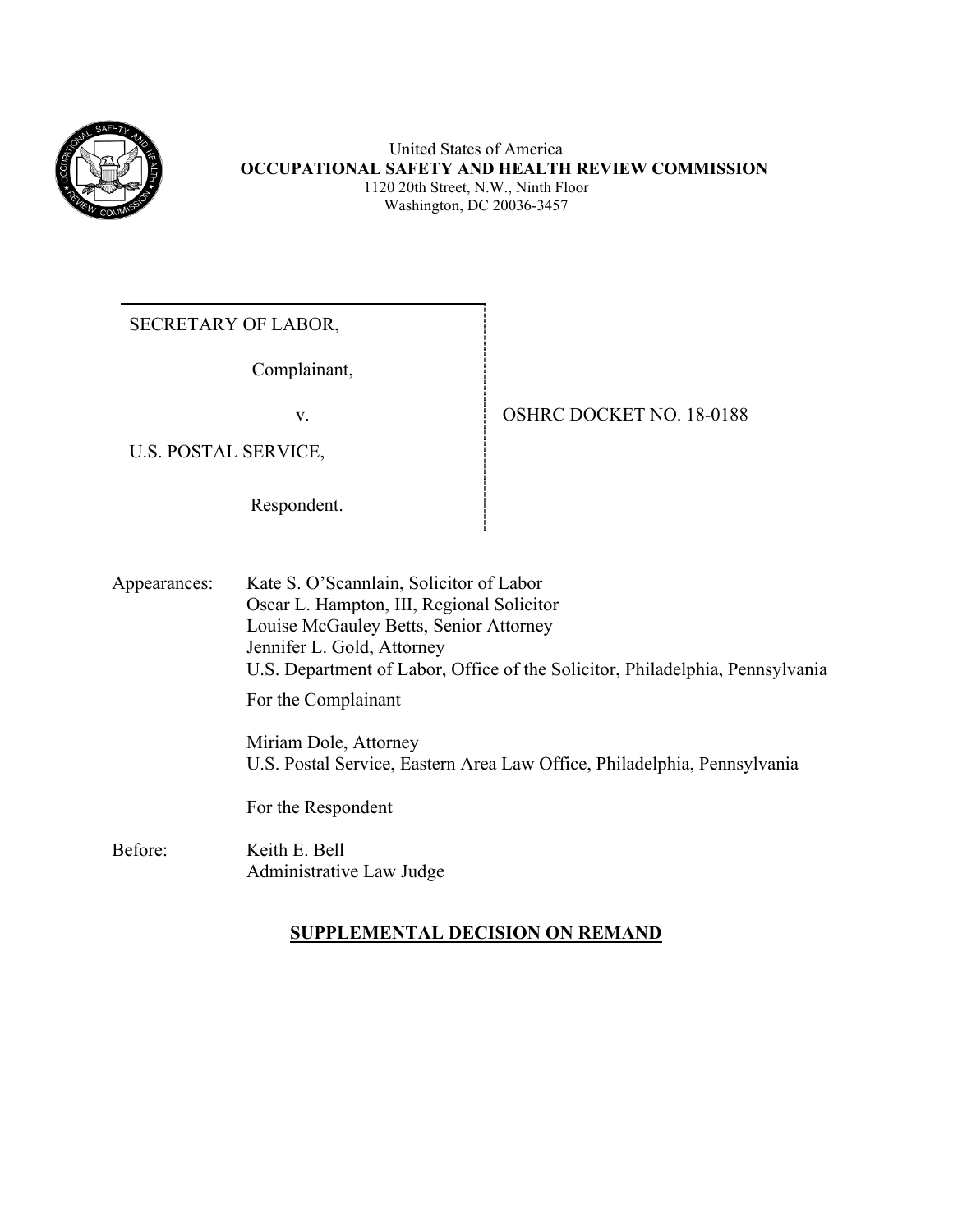The above-captioned case is on remand from the Commission.<sup>[1](#page-1-0)</sup> The Secretary of Labor (Secretary) timely filed a Petition for Discretionary Review (PDR) of the underlying decision (Decision) at issue here. Thereafter, the Commission directed this case for review. On July 28, 2020, the Commission issued its Remand Order (Remand) for further consideration.

To recap, this case concerns a claim of alleged discrimination for reporting work-related injuries. It is brought under a new anti-discrimination regulation recently promulgated and published on May 12, 2016, under authority from the Occupational Safety and Health Act of 1970,

29 U.S.C. §§ 651-678 (OSH Act). In its Remand, the Commission directed the Court to:

make credibility determinations concerning evidence that is relevant to whether USPS retaliated against its two mail carriers for reporting work-related injuries, including the conflicting testimony specified above, and to reconsider in light of these determinations whether the Secretary established a violation of  $§ 1904.135(b)(1)(iv).$ 

(Remand at 4.) Additionally, the Commission directed the Court to:

reevaluate the entire record to ascertain whether there is any other conflicting testimony that should be resolved through credibility determinations, or whether there are circumstances that may bear on the witnesses' credibility.

(Remand at 3.)

As discussed below, the Court sets forth the following credibility determinations as instructed by the Commission. After reevaluating the record, the Court reissues the previous Decision as clarified by this Supplemental Decision on Remand.

<span id="page-1-0"></span> $<sup>1</sup>$  In this context, "Commission" refers to the duly appointed and confirmed Commission members</sup> of the U.S. Occupational Safety and Health Review Commission who review decisions of the Administrative Law Judges on appeal.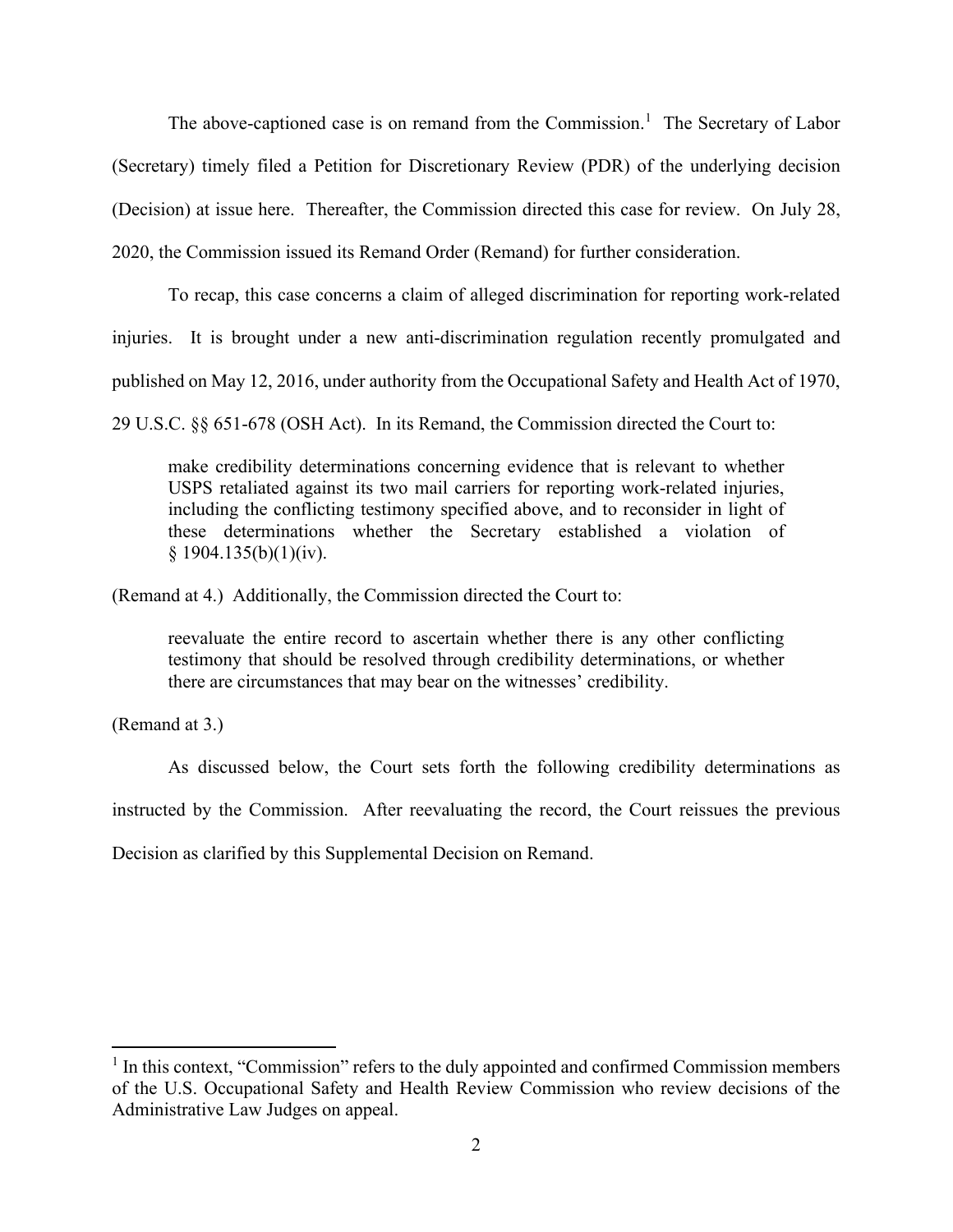# **I. Credibility Findings: Harry Wolfe and David Chludzinski**

# *Acting Director Harry Wolfe*

In contemporaneous notes taken during the testimony of Acting Director Harry Wolfe, the Court recorded, "I find this witness to be credible albeit that his memory wasn't very good." Much of the initial concern over Mr. Wolfe's credibility was related to the number of times he testified, "I don't remember." Normally, hearing a witness say "I don't remember" over and over would raise a flag to the Court regarding his/her credibility in general. However, context is everything. At the beginning of his testimony, it was established that Mr. Wolfe was moved around quite a bit from location to location. At the time of the hearing in December of 2018, Mr. Wolfe was the acting manager of Pennsylvania Station in Pittsburgh, PA. At the time of the incidents involving PW1 and PW2 in May and June of 2017, he was acting manager of the Mt. Oliver Post Office. Manager is the highest branch position. (Tr. at 206.) Harry Wolfe left Mt. Oliver sometime in July 2017. Mr. Wolfe was first at Mt. Oliver in 2014, then at McKnight towards the end of 2014, then, East Liberty and a few other offices, to include Castle Shannon Post Office, before returning to Mt. Oliver in 2017. (Tr. at 204, 303.) The sheer number of times Mr. Wolfe was moved around from one post office to another, makes it plausible that he would not remember the events and incidents in any one of those offices in great detail.

Additionally, the Court considered that Mr. Wolfe frequently assisted with delivery of the mail on top of his duties as manager. He testified that he carried/delivered mail as much as three times per week toward the end of his time at Mt. Oliver because carriers would bid out for a different route at a different location and some quit. (Tr. at 269.) Moreover, when he was out delivering the mail, he was still expected to do his job as manager. (Tr. at 267.) The combined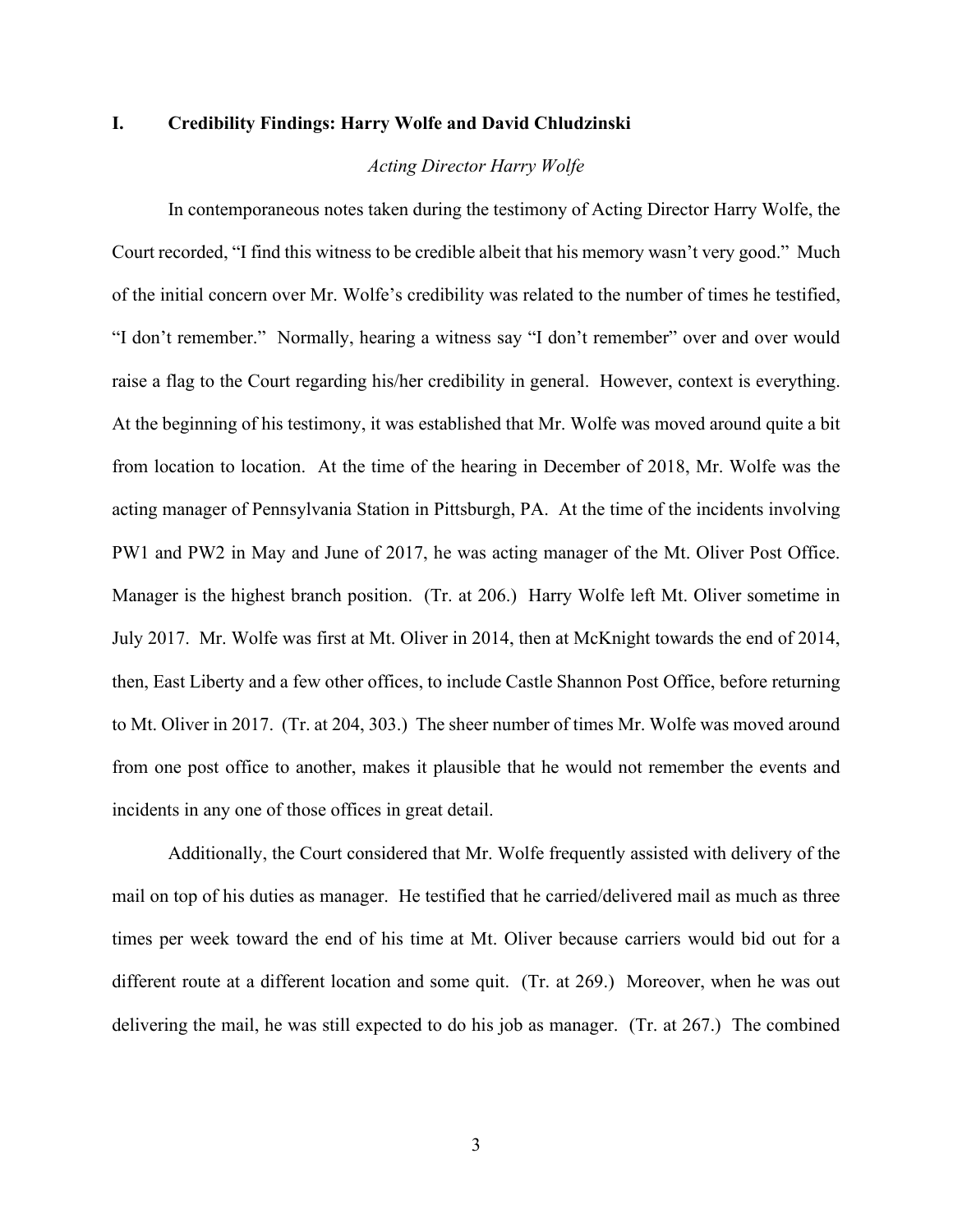effect of being moved around multiple times and having to perform multiple jobs at the same time more than explains Mr. Wolfe's inability to remember all of the facts surrounding these incidents.

The Secretary argues that Harry Wolfe's "word has no credence." (PDR at 19.) The Secretary takes the position that Mr. Wolfe's inability to remember are mere "claims" and a matter of convenience. (PDR at 20-21.) According to the Secretary, "[h]e even claimed not to recall his own emails." (PDR at 21.) However, the Court views his difficulty remembering things such as sending emails differently under the circumstances. When pressed about his inability to recall many of the emails presented to him, Mr. Wolfe responded, "I'm sorry. I get a lot of emails a day. I send a lot of different emails to different people every day." (Tr. at 245.)

Although the Secretary does not believe Mr. Wolfe's reasons for his inability to remember certain things, the Court finds his reasons plausible and compelling. Indeed, in an exchange with Counsel for the Secretary during the hearing, the Court noted, "I would submit to you that his testimony seems to be consistent if you --- I think when you look back on the record, what you're going to see is overall Mr. Wolfe has just simply testified that he doesn't remember a lot of this." (Tr. at 244.) This statement here reflects the Court's impression that Mr. Wolfe was not attempting to deceive the Court, but rather genuinely could not remember certain facts.

Mr. Wolfe was also able to overcome any concerns regarding his credibility through a lot of direct eye contact, a calm and resolute tone, and a demeanor that instilled confidence in the veracity of his responses. However, the Court's impressions alone do not support the credibility findings for Mr. Wolfe. Taken as a whole, the Court finds that the record evidence also supports Mr. Wolfe's claim that he did not take action against PW1 or PW2 solely because they reported work-related injuries. Rather, the evidence reveals that Harry Wolfe disciplined PW1 and PW2 because, as he testified, he believed both performed unsafe acts. (Tr. at 291.) As found in the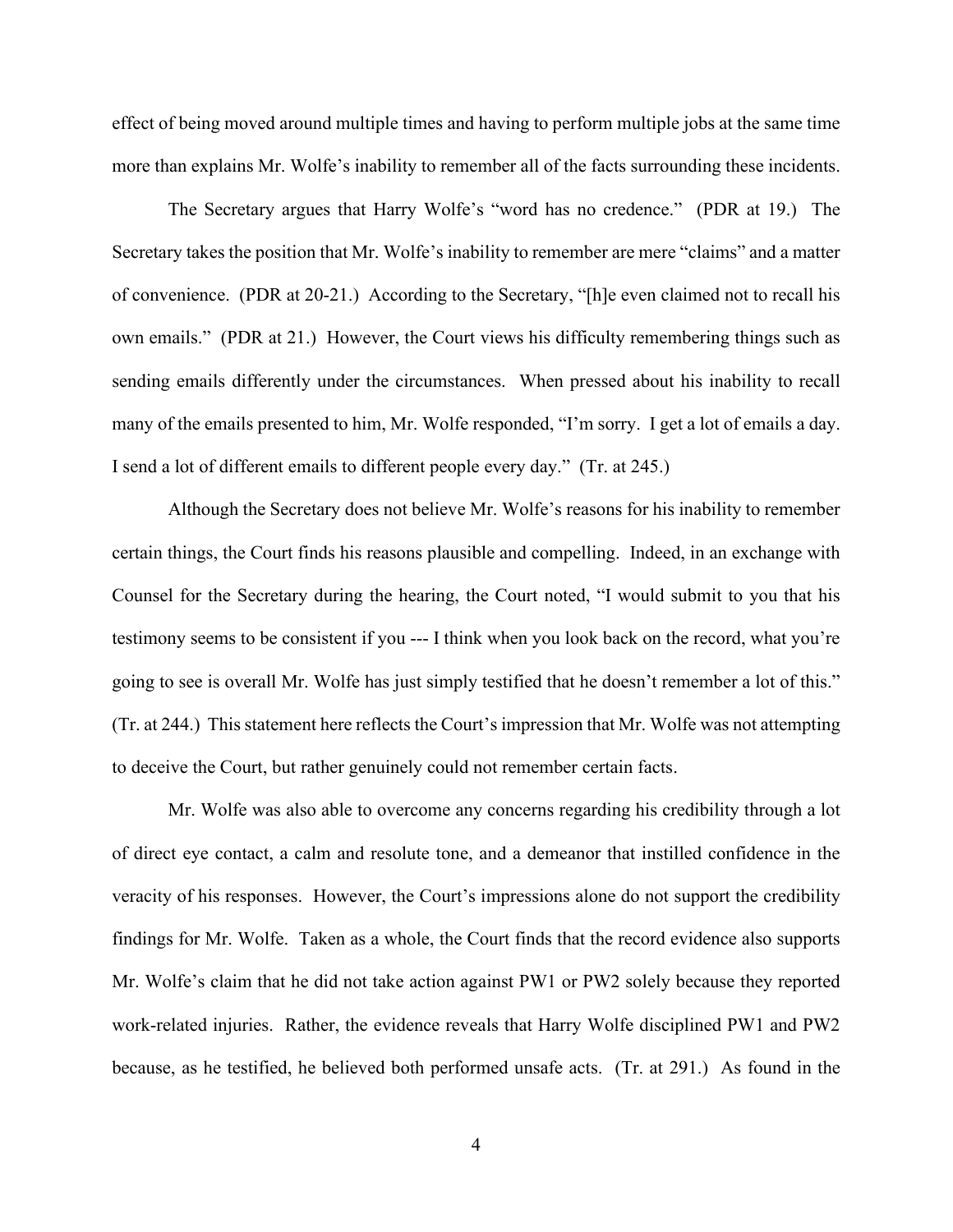underlying Decision, overall, the record establishes that any irregularity in paperwork or procedure is a result of business mistakes and unrelated to any retaliatory intent.

The Secretary affirmatively attacks Mr. Wolfe's credibility by arguing that he "apparently forged Mr. Mayfield's signature on the PW2 discipline request." (PDR at 30.) When asked about the alleged forgery, Mr. Wolfe testified that he did not sign Mr. Mayfield's name on the "Request for Discipline" form. (Tr. at 212; Ex. JX-12.) He further stated that Mr. Mayfield did not sign the document in his presence, and he has never signed for a subordinate before. (Tr. at 212.) Despite the Court's initial impression that there were similarities between Mr. Wolfe's signature and the signature that purported to be that of Mr. Mayfield, the Court has no expertise in handwriting analysis and no such expert testified in this case. (Tr. at 129.) Moreover, Mr. Wolfe's denial that he signed Mr. Mayfield's name on the form did not leave the Court with the impression that he was lying.

The Secretary also attacked Mr. Wolfe's credibility on the grounds that he ordered a drug test for PW1 and could not recall doing so, nor could he recall USPS's policy on when a drug test is authorized. (PDR at 20.) Mr. Wolfe testified that he did not remember ordering a drug test for any other worker and did not know the drug testing policy. "I don't know every policy." (Tr. at 224.) This testimony was not surprising in light of the fact that he had only been a manager for two years at the time of the hearing<sup>[2](#page-4-0)</sup> which means that Mr. Wolfe had even less managerial experience at the time of these incidents. (Tr. at 246.)

<span id="page-4-0"></span> $2<sup>2</sup>$  Mr. Wolfe's testimony here is corroborated by the dates and comments within his performance appraisal for that time period. (Ex. GX-4 at 74-75 of 78.) In April of 2016, Mr. Wolfe referred to himself as a "supervisor," while in October of 2016, he referred to himself as an "acting manager." Additionally, in April of 2016, Mr. Wolfe's evaluator remarked this about Mr. Wolfe: "Harry will be a great boss one day. Just keep doing what you are doing and the [y] will fight over this kid." (Ex. GX-4 at 74 of 78.) Later, in October of 2016, Mr. Wolfe's evaluator remarked: "Acting Manager is looking great<sup>[1]</sup>" (Ex. GX-4 at 75 of 78.)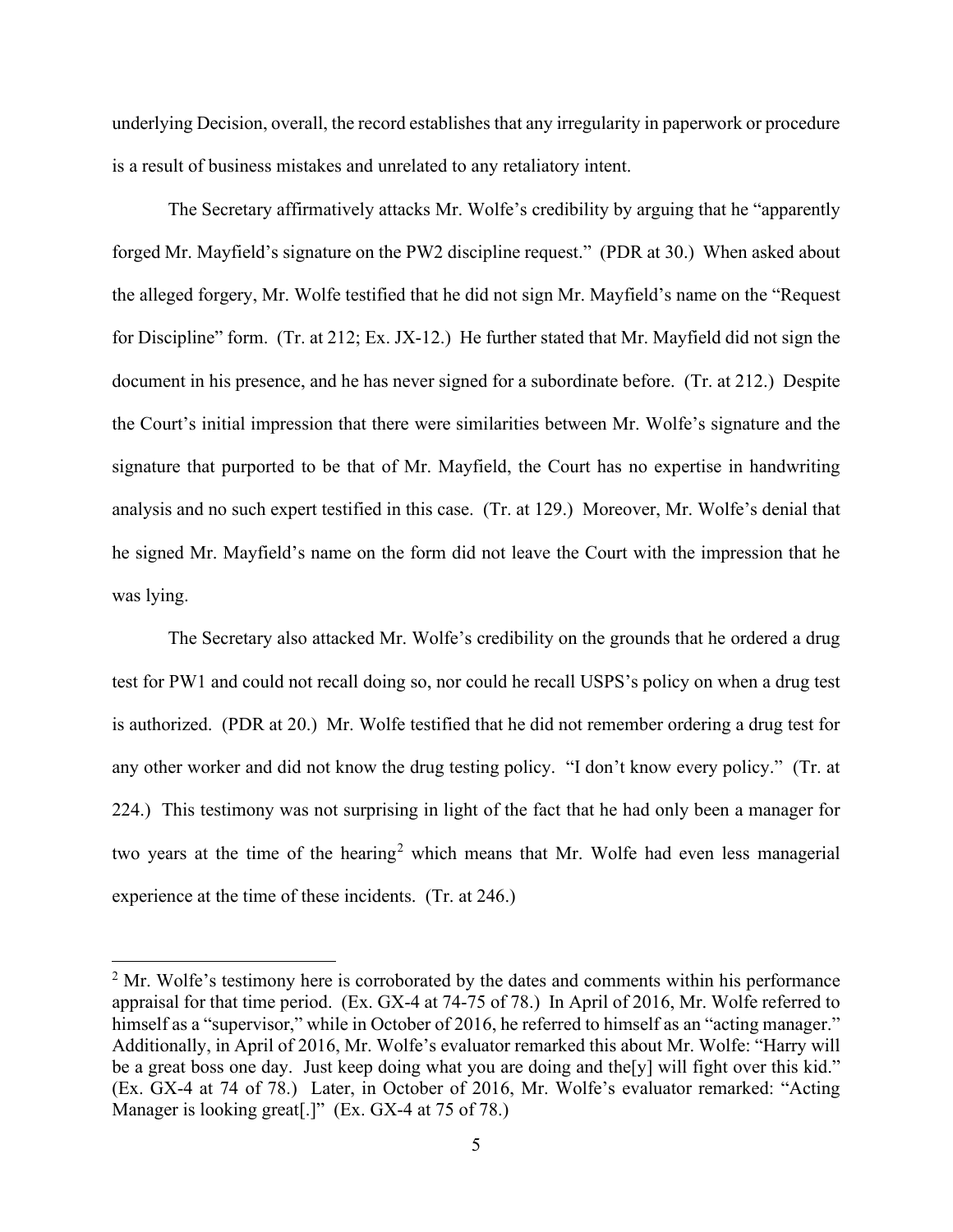#### *Labor Relations Specialist David Chludzinski*

The Court has vivid recollections of Mr. Chludzinski's testimony. As the record reflects, he and the Court had several exchanges during his testimony. (*E.g.,* Tr. at 397-408, 411-414, 416- 422, 425-430, 436-440. 448.) He gave lots of eye contact and his demeanor during his testimony was calm and confident. Mr. Chludzinski's knowledge of Respondent's policies, practices and procedures coupled with his ability to explain them in an "easy to understand" way, instilled a sense of confidence that the Court could rely on his words. His testimony made the Court believe that he was unbiased and had no real interest in the outcome of this case.

Examples of his testimony supporting these credibility findings include the following excerpts: Mr. Chludzinski empathized with the letter carriers because he used to do that job "for years." (Tr. at 400.) He testified that he wanted to make sure employees were not disciplined improperly and that they should understand why when they did receive corrective action. (Tr. at 401.) He testified that he pushed back against management recommendations every day. (Tr. at 405.) He was brutally honest about admitting flaws in the system. (Tr. at 408 ln 10-13, 409-410.)

# **II. Conflicting Testimony & Other Evidentiary Disputes**

As instructed by the Commission, the Court has reevaluated the record and identified the following evidentiary conflicts that are affected by these credibility findings. The Court understands the Commission's direction to "resolve all evidentiary conflicts" to be based on those indicated in the Secretary's PDR.

# *The Reenactment – What Happened?*

One of the main conflicts the Commission identified in the testimony is related to "whether the mail carrier actually reenacted how he lifted the mail sack." (Remand at 2.) The Secretary asserts that PW1 never reenacted his lifting technique. (PDR at 3.) However, according to Mr. Wolfe, PW1 came into his office and demonstrated how he injured his shoulder. (Tr. at 206-207.)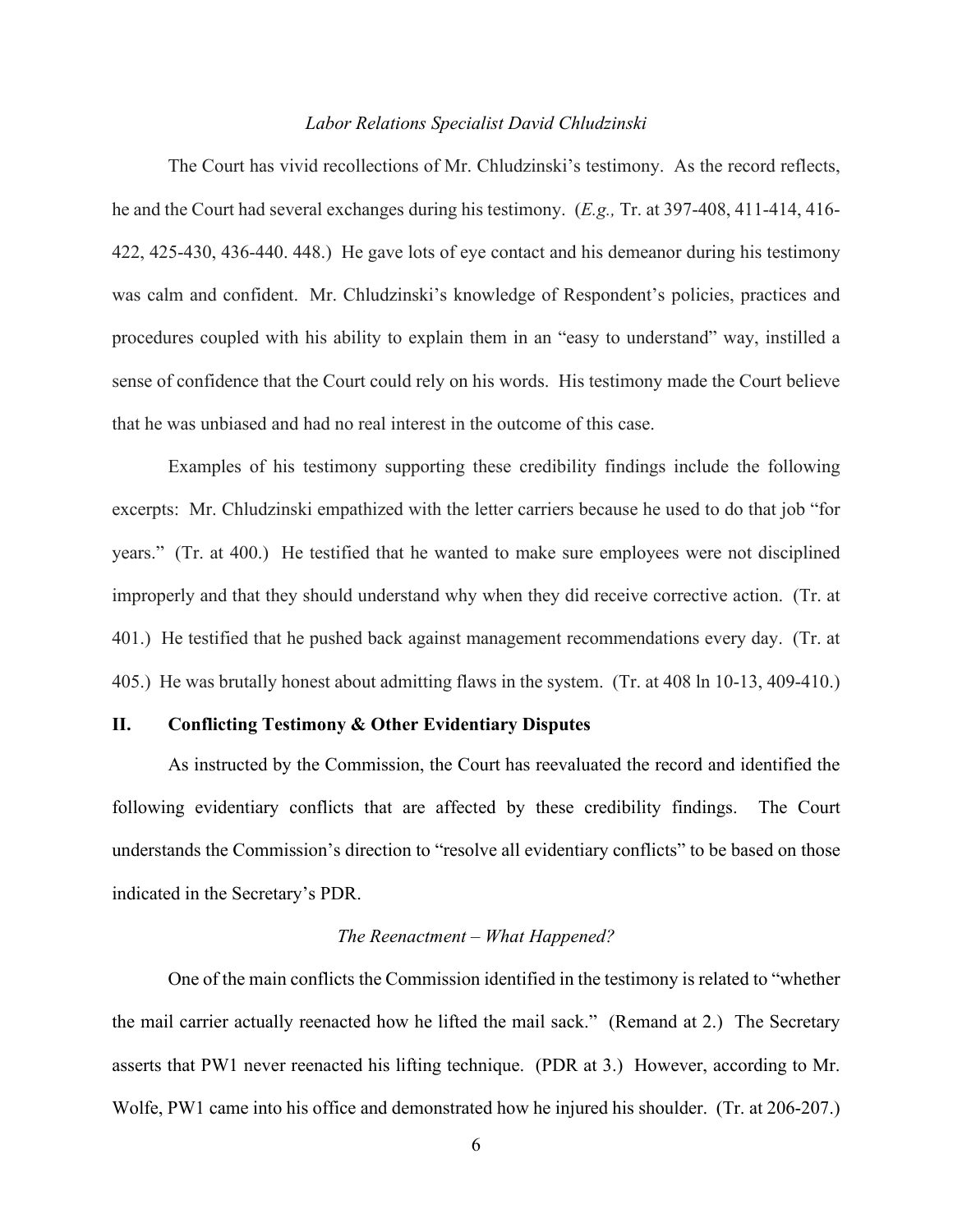On cross-examination, Respondent's Counsel asked Mr. Wolfe to demonstrate what PW1 showed him as his manner of lifting the sack. (Tr. at 277.) In response, Mr. Wolfe stood up while he demonstrated and described the lift as follows: "[y]es, [PW1] came into my office and informed me he lifted a sack like this (indicating) without bending his knees or back at all and a straight shoulder. He just grabbed the sack on the ground and lifted it up like this (indicating). His legs were completely straight." (Tr. at 278.) The Court considers this level of detail provided by Mr. Wolfe to describe PW1's lifting technique when evaluating his credibility on the issue of whether a reenactment took place.

Resolving this conflict would be near impossible if the Court only had PW1's injury and subsequent investigation to consider. However, this case provided another opportunity to see what Mr. Wolfe did in the aftermath of PW2's report of her work-related injury. It is undisputed that Mr. Wolfe went out to the site where PW2's incident occurred, he spoke to PW2, and took photos. (PDR at 10; Tr. at 230; Ex. JX-9.) This demonstrates his approach to an accident investigation and reflects an attempt to find out what led to the injury. Accordingly, it seems consistent that Mr. Wolfe would have asked PW1 to demonstrate his lifting technique and even go to the floor to view the mail bag at some point.

PW1's testimony itself also supports this finding. PW1 testified that he was in Mr. Wolfe's office for five minutes "talking about the accident or injury[.]" (Tr. at 34.) PW1 testified that Mr. Wolfe, "asked me what happened, and I told him what happened." (Tr. at 34.) PW1 never testified what exactly he said when he told Mr. Wolfe "what happened," to the extent of five entire minutes of discussion. He only answered in the negative when asked by the Secretary's Counsel, "whether Wolfe said anything to you at all about any unsafe acts?" and "whether you performed any reenactment of your lifting method to Wolfe." (Tr. at 35.) Further, the question posed by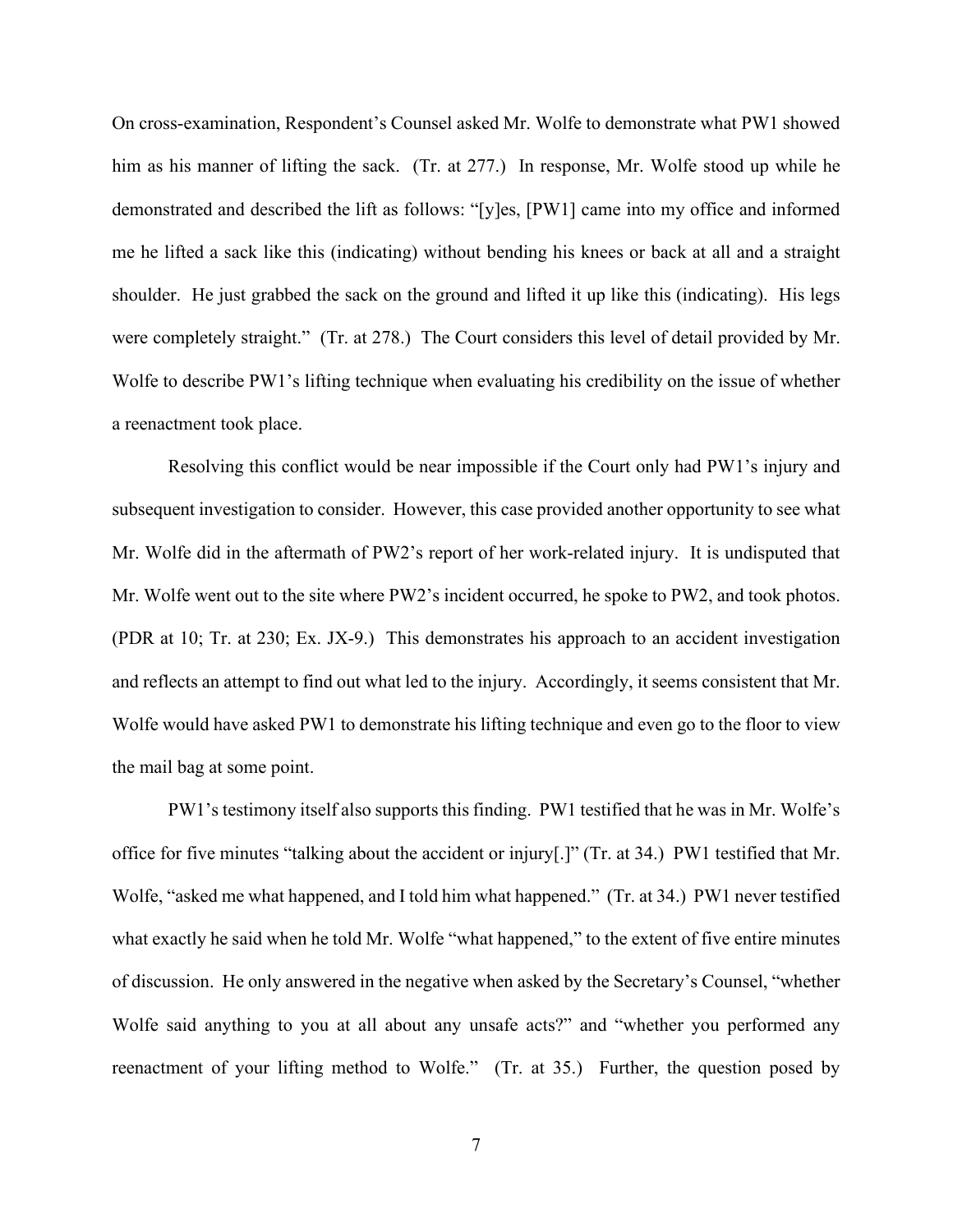Secretary's Counsel, whether PW1 "performed any reenactment of [his] lifting method to Wolfe," connotes a degree of formality that may not have been apparent to PW1 during the five-minute discussion he had with Mr. Wolfe, especially if PW1 was in enough pain to warrant seeking immediate medical attention.<sup>[3](#page-7-0)</sup> Thus, to this Court, PW1's testimony is not squarely inconsistent with Mr. Wolfe's testimony.

Regarding where the reenactment took place, the Secretary claims that Mr. Wolfe's accounts eviscerate his credibility. The Secretary argues that in his statement to OSHA, Mr. Wolfe stated "unequivocally" that his entire investigation took place in his office, and they "did not go back out onto the work floor." (PDR at 4.) Then at the hearing, Mr. Wolfe testified that he remembered PW1 reenacting an improper lifting technique on the work floor. (PDR at 4 citing Tr. at 210.)

The record reveals the following:

Q: But I mean, the initial conversation you had when he came to you, where did you have a conversation about his injury?

A: He spoke with me in my office and then we went on the work floor and I looked at the sack that he lifted.

(Tr. at 207-208.) When confronted with his statement to OSHA, Mr. Wolfe agreed that his statement indicated that he had said "[PW1] reenacted out. He was lifting in the office. We did

(Tr. at 50.)

<span id="page-7-0"></span><sup>&</sup>lt;sup>3</sup> PW1's testimony regarding training also shows his careful interpretation of questions posed to him:

Q: The Judge asked you before if you had been trained on safe lifting procedures and you said you had. Have you been trained on safe lifting procedures more than once?

A: No. I mean we have talks, but not like actual training if that's what you're asking. We have service talks.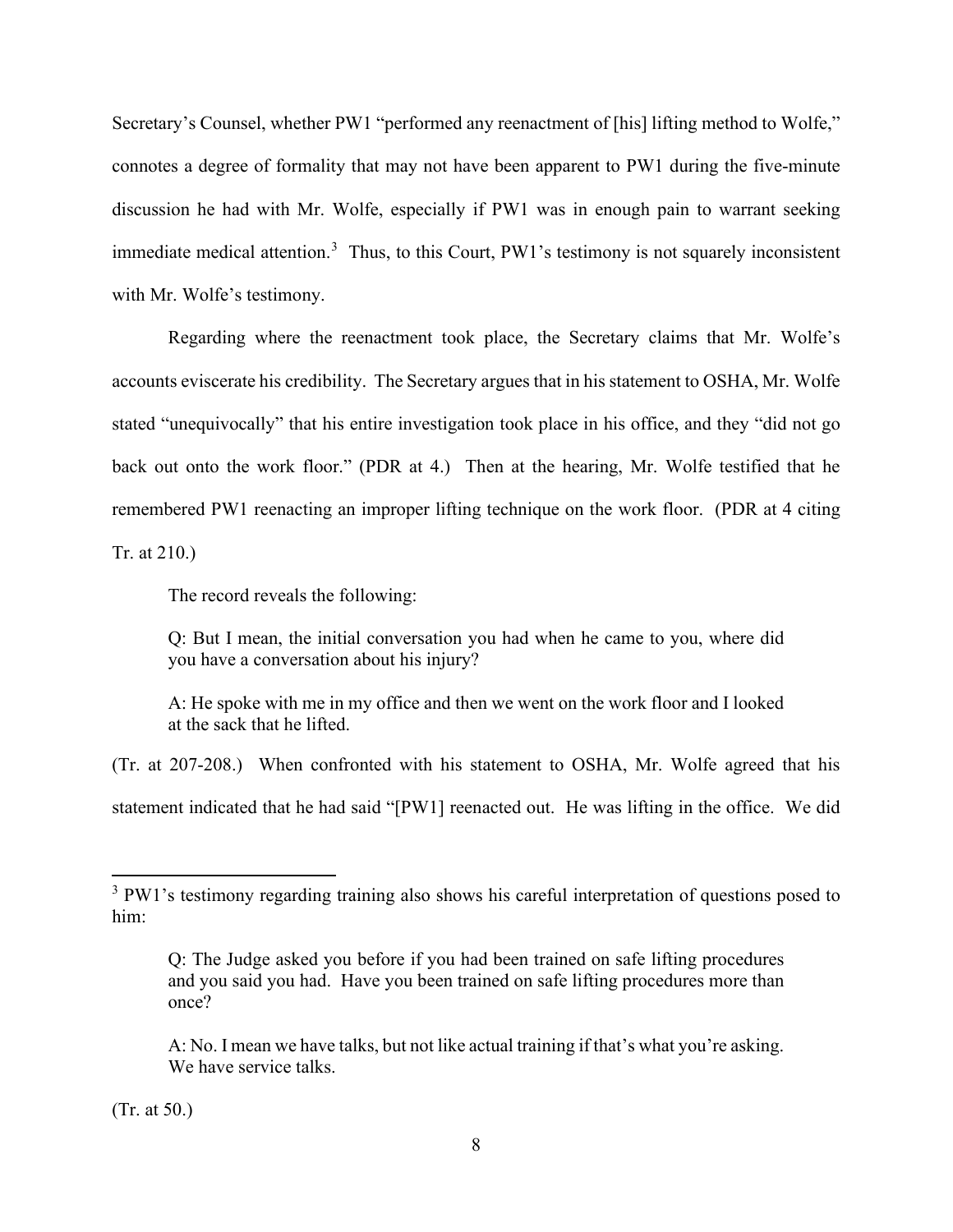not go back out onto the work floor." (Tr. at 209.) Afterward, however, Mr. Wolfe maintained that he remembered going back out on the floor at some point: "I remember going out and speaking with [PW1] of where the – where the sack was and looking at the sack. I remember going out there." (Tr. at 210.)

The Court has reconsidered this testimony as instructed by the Commission. This evidence does not reflect an inconsistency of whether a reenactment occurred. It reflects some discrepancy about whether Mr. Wolfe talked with PW1 at any point on the work floor after their conversation in Mr. Wolfe's office. The Court views this possible inconsistency as minor. The fact that there was a reenactment by PW1 is the consistent thread in Mr. Wolfe's testimony and statement to OSHA. Further, it is not a stretch to believe that Mr. Wolfe went to the floor at some point to see the mail sack that PW1 lifted when he got injured. Indeed, it is entirely consistent with his approach to the investigation of PW2's injury. The Court finds that the identified testimony regarding the work room floor reflects Mr. Wolfe's forgetful manner but does not reach the level of lacking credence.

# *Adverse Inference*

The Secretary argues that Respondent never produced the "written statement" PW1 allegedly gave to Mr. Wolfe during his investigation. (PDR at 4.) Further, the Secretary argues that the Court should have applied an adverse inference "that the statement would have corroborated [PW1's] consistent testimony that he never reenacted his lifting technique for Mr. Wolfe." (PDR at 22.)

The Commission has recognized the existence and application of the common law principle of adverse inference in administrative proceedings. *[Capeway Roofing Sys., Inc.](https://1.next.westlaw.com/Link/Document/FullText?findType=Y&serNum=2004414236&pubNum=0003227&originatingDoc=I83500bd47fe811e6b86bd602cb8781fa&refType=CA&fi=co_pp_sp_3227_1343&originationContext=document&transitionType=DocumentItem&contextData=(sc.Search)#co_pp_sp_3227_1343)*, 20 BNA OSHC [1331, 1343 \(No. 00-1968,](https://1.next.westlaw.com/Link/Document/FullText?findType=Y&serNum=2004414236&pubNum=0003227&originatingDoc=I83500bd47fe811e6b86bd602cb8781fa&refType=CA&fi=co_pp_sp_3227_1343&originationContext=document&transitionType=DocumentItem&contextData=(sc.Search)#co_pp_sp_3227_1343) 2003) *aff'd*, 391 F.3d 56 (1st Cit. 2004). In *Capeway,* the Commission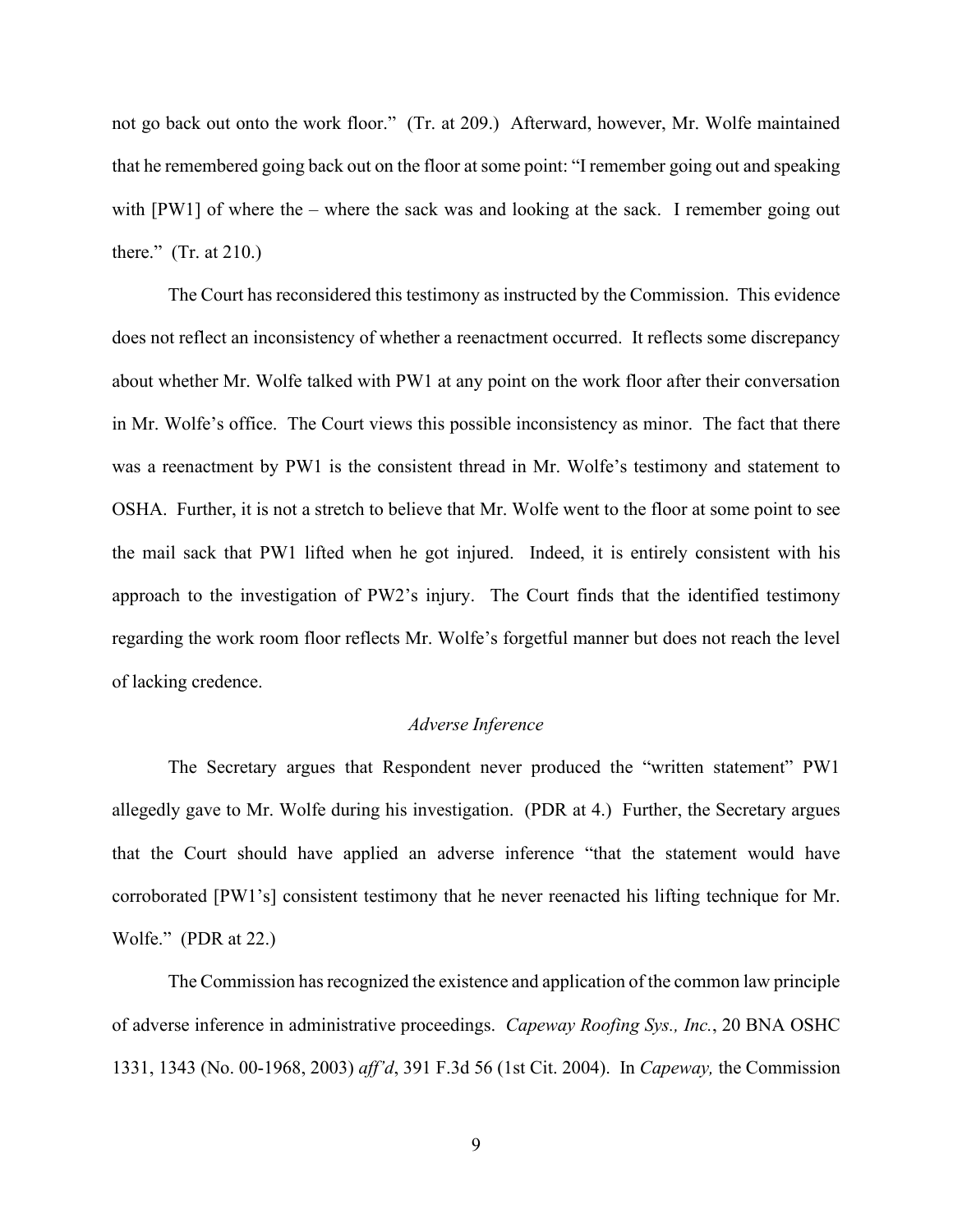found that the application of an adverse inference was appropriate because when one party has evidence but does not present it, it is reasonable to draw a negative or adverse inference against that party, i.e., that the evidence would not help that party's case. 20 BNA OSHC at 1343-44. In *Brewer v. Quaker State Oil Ref. Corp.*, 72 F.3d 326, 333 (3d Cir. 1995), the Third Circuit held that for the adverse inference rule to apply, it is essential that the evidence in question be within the party's control.<sup>[4](#page-9-0)</sup> It must appear that there has been an actual suppression or withholding of the evidence. *Id.* No unfavorable inference arises when the circumstances indicate that the document or article in question has been lost or accidentally destroyed, or where the failure to produce it is otherwise properly accounted for. *Id.* Regarding the application of an "adverse inference," the D.C. Circuit Court of Appeals found that, generally, whether to draw the inference is a matter of discretion for the fact finder. *Int'l Union, United Auto., Aerospace and Agric. Implement Workers of Am. (UAW) v. NLRB,* 459 F.2d 1329, 1335 (D.C. Cir. 1972).

The Secretary focuses on this alleged "written statement" from PW1 based solely on OSHA Whistleblower Investigator Ryan Fencik's interview notes with Mr. Wolfe – "I did not take notes when [PW1] was reporting the injury because he was writing a statement." (PDR at 4; Ex. GX-14 at 1 ln 19-20.) The record does not indicate what Mr. Wolfe meant by the phrase "writing a statement." The Secretary did not question Mr. Wolfe what he meant by that phrase at the hearing. (Tr. at 209, 218 (questioning Mr. Wolfe only on lines 4-16 of Ex. GX-14).)

<span id="page-9-0"></span><sup>&</sup>lt;sup>4</sup> This case could be appealed to either the Third Circuit Court of Appeals or the D.C. Circuit Court of Appeals. *See* 29 U.S.C. § 660(a) ("Any person adversely affected or aggrieved by an order of the Commission . . . may obtain . . . review . . . in any United States court of appeals for the circuit in which the violation is alleged to have occurred or where the employer has its principal office, or in the Court of Appeals for the District of Columbia Circuit . . . ."), (b) ("The Secretary may also obtain review…in the United States court of appeals for the circuit in which the alleged violation occurred or in which the employer has its principal office…"). ; *Kerns Bros. Tree Serv.*, 18 BNA OSHC 2064, 2067 (No. 96-1719, 2000) (Commission generally applies law of the circuit where it is probable a case will be appealed).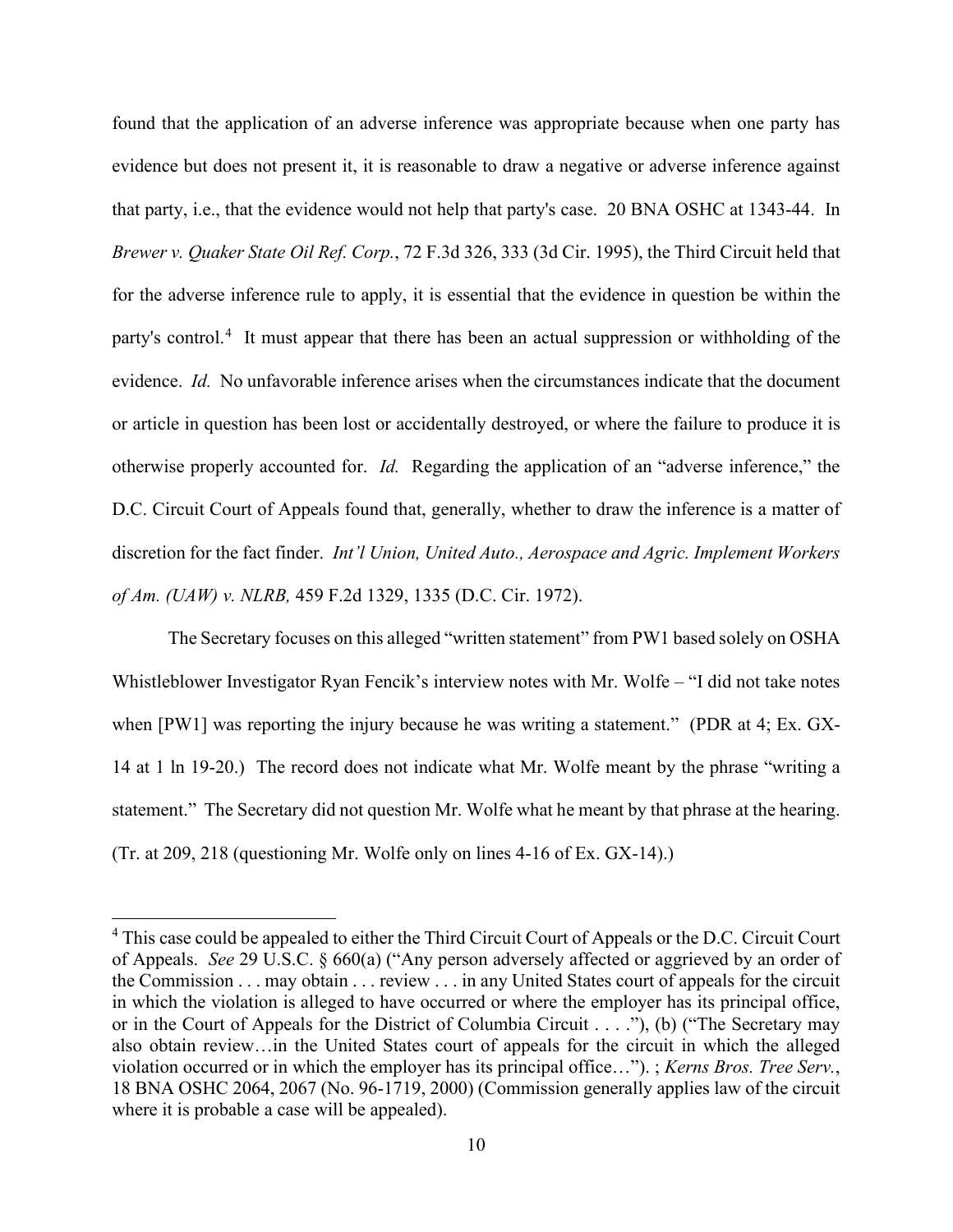When examined at the hearing, Mr. Fencik was also not illuminating, even though he was "the primary fact gatherer in this case." (Tr. at 521.) He testified that he was a "whistleblower investigator," and that his involvement with this matter stemmed from the section 11(c) investigation, which closed in September 2017. (Tr. at 523; *see also* Tr. at 510, 520 (OSHA Compliance Safety and Health Officer Christopher Gavin testifying that he investigated the section 1904 matter, and that Mr. Fencik was part of the "whistleblower team.").) Mr. Fencik's October 2017 interview with Mr. Wolfe had been previously scheduled under the section  $11(c)$ investigation, but the Secretary used Mr. Wolfe's resulting interview statement for the section 1904 matter at hand. (Tr. at 526-527.)

At the hearing, Mr. Fencik was questioned regarding Mr. Wolfe's statement:

Q: So, during the course of your investigation what did the Respondent tell you about who was responsible for making the disciplinary decision?

A: I was not given any information.

Q: And what information did they provide you that substantiated – or what information and documents did they provide you to support that [PW1] was given his discipline?

A: I don't understand that question.

Q: And could you give us some examples of some of the facts that are in addition to the timing which we've just spoken about that are indicative of discrimination or retaliation?

A: I'm not quite sure what you're asking?

(Tr. at 532-533.) Mr. Fencik then testified that he did not see Mr. Wolfe read the statement after

the end of their interview. (Tr. at 537.)

…

PW1 also supplied a statement to Mr. Fencik. (Ex. GX-7.) In his statement, PW1 states:

I then went to see Wolfe, who was in his office. Wolfe asked if I could carry my route. I responded that I think I needed to see a doctor. Wolfe gave me the papers to go to Concentra which are the worker's comp papers that they need to sign. I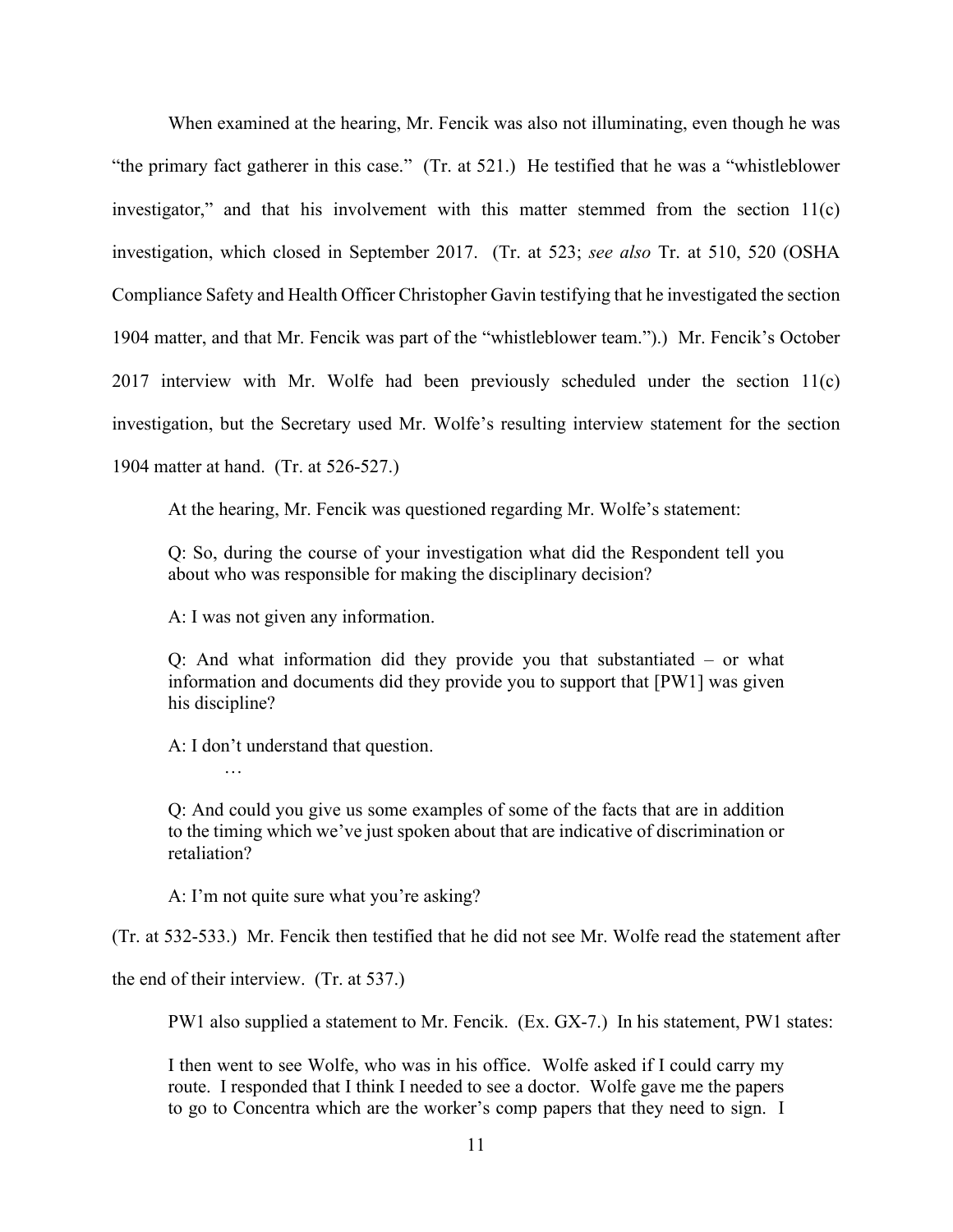then went to the doctor. The doctor put me on light duty and told me that I could not drive a company vehicle, raise my shoulder above my head, or lift anything over 10 lbs. After I saw the doctor I returned to work and gave Wolfe the worker's comp papers and the papers that I received from the doctor.

(Ex. GX-7 at 1-2.) PW1 did not mention any other written statement in his statement to Mr. Fencik. At the hearing, PW1 testified that "I had to fill out  $a$  – like a paper of what happened and sign," and that he gave that to Mr. Wolfe. (Tr. at 33-34.) Nothing else about this "written statement" was drawn out at the hearing.

In the case at bar, no adverse inference was applied because the record was not sufficiently developed to make such a determination. Although not required to do so, the Secretary did not file a motion to compel the production of PW1's "written statement." The response to such a motion may have shed more light on Respondent's reasons and culpability in not providing the statement. However, the record does not support drawing an adverse inference in this case.

# *Rescinded Discipline*

The Secretary argues that the fact that Mr. Kammermeier rescinded the discipline (for both employees) imposed by Mr. Wolfe and expunged it from their records after concluding that the "evidence did not support discipline," supports his contention that Mr. Wolfe's decision to discipline PW1 and PW2 was motivated by an intent to discriminate against them for reporting work-related injuries. (PDR at 9, 13.)

Mr. Kammermeier testified that he met with Union Steward Mr. Bugay and considered whatever evidence was in the discipline file for the PW1 case. (Tr. at 313.) He further testified that his involvement in the PW2 case was "[t]he exact same." (Tr. at 314.) When asked what was in the case file, Mr. Kammermeier testified that he did not remember. (Tr. at 310, 316.) He agreed that he found no evidence to support the issued discipline, stating, "[if] there was nothing in the file, then I had nothing to go on, but what the union presented to me." (Tr. at 315.) He then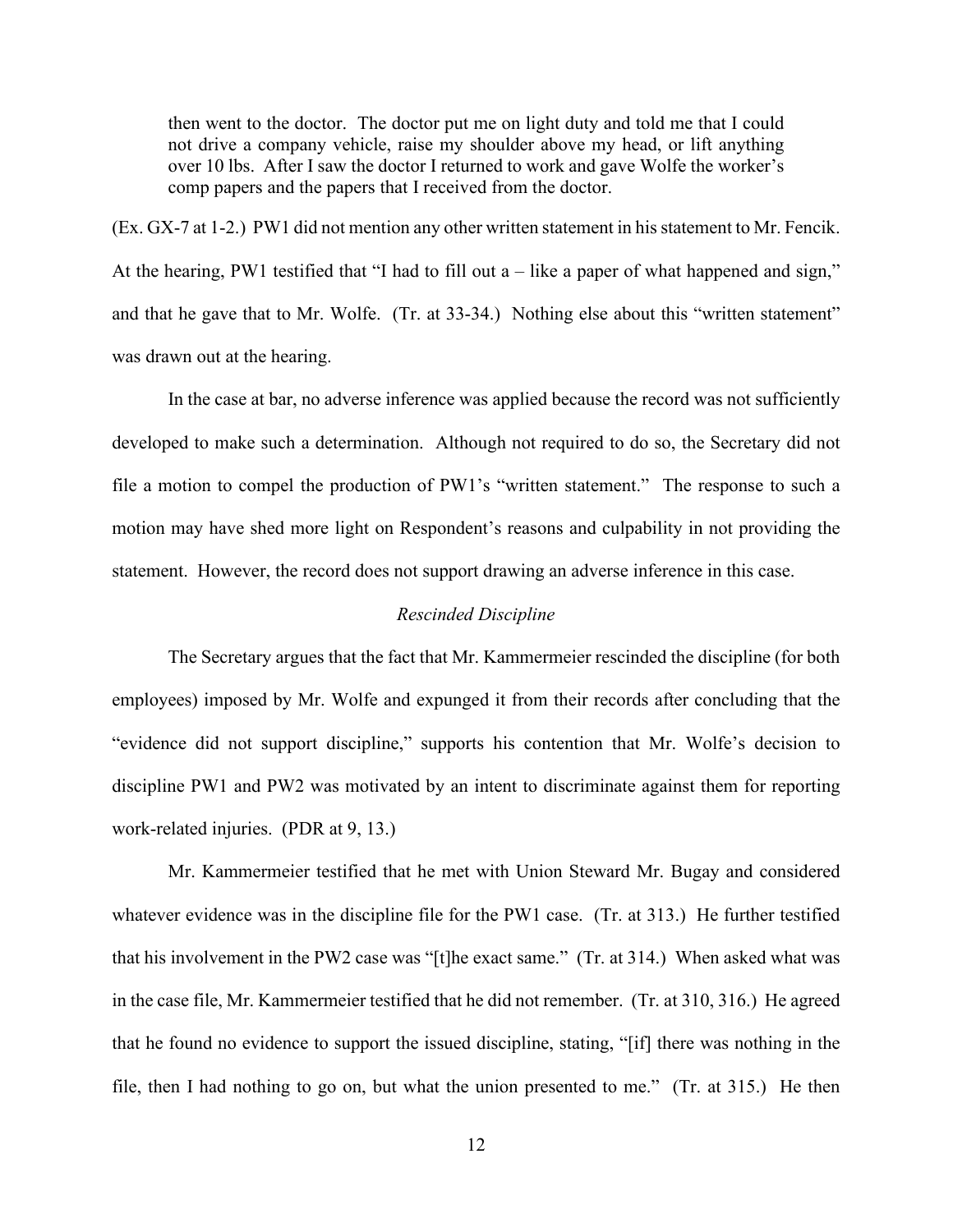testified that when managers move around or supervisors "switch buildings," "[i]t's typical for information not to be passed along through the process. Either it's lost or just not placed in [the grievance file]." (Tr. at 332.)

Union Steward Mr. Bugay testified about the grievance meeting he had with Mr. Kammermeir regarding PW1 and PW2. (Tr. at 472-478.) Mr. Bugay testified that for the PW1 matter, he and Mr. Kammermeir had the request for discipline, the Pre-Disciplinary Interview (PDI) notes, and the accident investigation notes. (Tr. at 473-474.) For the PW2 matter, they reviewed the PDI notes, but Mr. Bugay did not recall seeing any photographs. (Tr. at 478.) In both matters, Mr. Bugay testified that he and Mr. Kammermeir resolved the grievances with the statement that there was "not enough" evidence to support "a seven-day suspension." (Tr. at 475, 478.)

When parsed, this testimony shows that Mr. Kammermeir decided, in his managerial discretion, that whatever was in Respondent's disciplinary record for PW1 and PW2 did not overcome what Union Steward Mr. Bugay presented to him – at least not to the point of justifying a seven-day suspension. As found in the underlying Decision, the disciplinary process in this case was marred by mishandling of paperwork. Mr. Chludzinski testified with brutal honesty about the shortcomings of Respondent's process – e.g., time constraints, inaccuracies entered into the system. (Tr. at 409-410.) He also testified that he relied on his conversation with Mr. Wolfe to approve the discipline matters in this case, and the record does not establish that this conversation was documented in the file that Mr. Kammermeir reviewed. (Tr. at 418-419, 429-430, 432-433.) Accordingly, Mr. Kammermeier's decision to rescind the discipline for PW1 and PW2 does not assist the Secretary in meeting his burden of proof.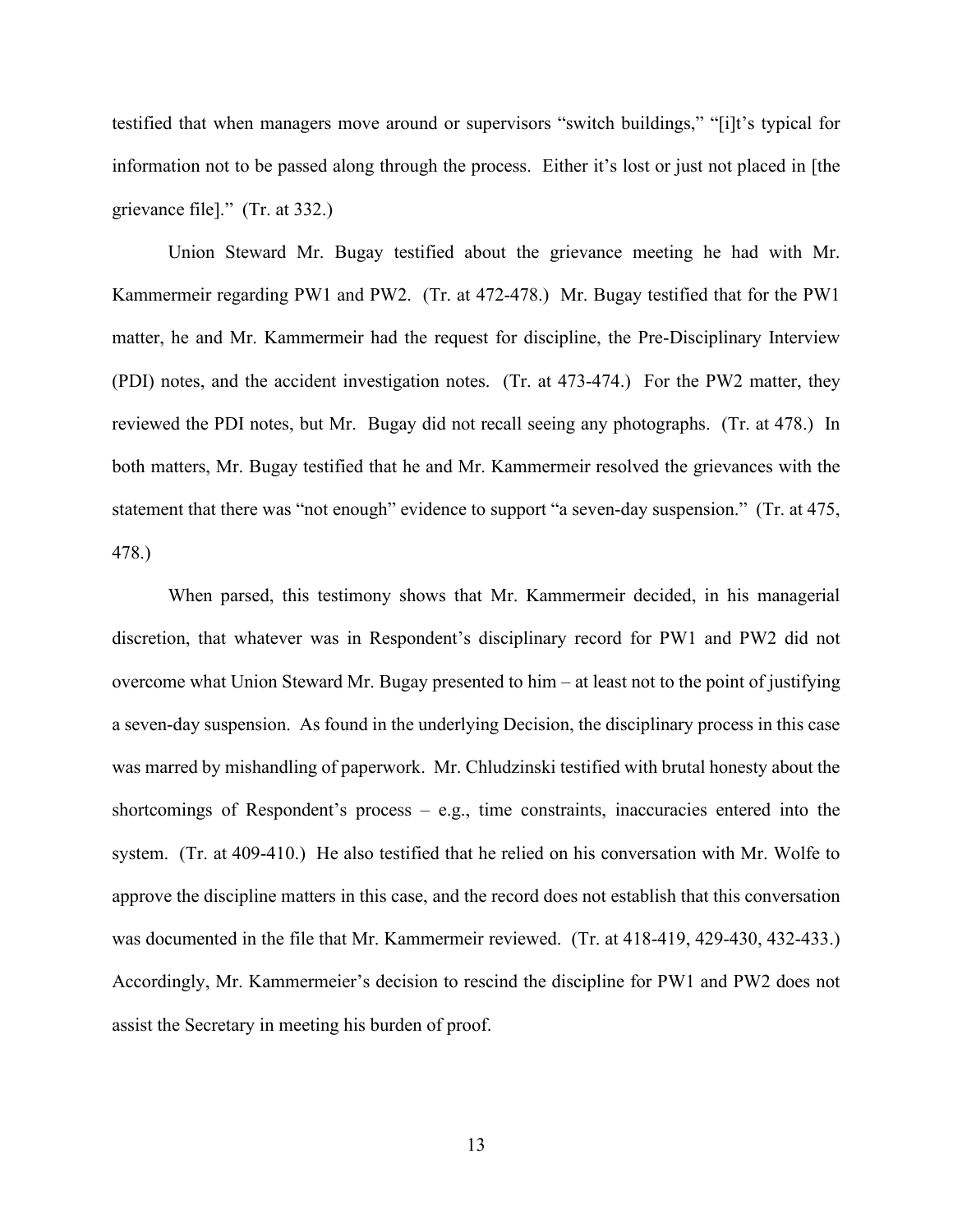#### *Timing of Decision to Discipline*

The Secretary claims that Mr. Wolfe's actions during the disciplinary process show his animus to discipline his employees solely for reporting their injuries. For example, the Secretary argues that emails reveal that Mr. Wolfe made his decision to discipline PW2 before her PDI was conducted. (PDR at 10, 24.)

Mr. Wolfe's emails to his management reflect his desire to keep them informed of happenings in his department and his belief that PW1 and PW2 performed unsafe acts. (Tr. at 220-221, 238; Ex. JX-15.) It is stipulated that Mr. Wolfe began investigating the accidents on the day they occurred. (Decision at 14-15  $\blacksquare$  17, 29 (parties stipulated that Mr. Wolfe began investigating PW1's and PW2's injuries on the day of their respective injuries). Despite these emails, and in accordance with Respondent's procedures, as testified to by Mr. Chludzinski, Mr. Wolfe moved the accident investigations along to the next phase – the PDIs. As noted above, Mr. Chludzinski testified that supervisors are under a time constraint to get investigations into the "system", so he does not rely on them a "whole lot." (Tr. 409-10.) During an exchange with Secretary's Counsel over an email in which he references the level of discipline to be determined in the PDI, Mr. Wolfe testified that "every PDI I've ever done has been the same. Every PDI is to gather information to determine what level --- whether what level of discipline is issued." (Tr. at 221.)

The Secretary also argues that Mr. Wolfe "admitted" he requested the discipline after denying to OSHA Whistleblower Investigator Fencik that he had any part in discipline for PW1. (PDR at 19-20.) The Secretary's critique of Mr. Wolfe's statement to Mr. Fencik is fierce but fruitless. The statement that the Secretary questions is the following: "I did not decide to discipline PW1, because I was not present…I do not recall being involved to any extent with PW1's injury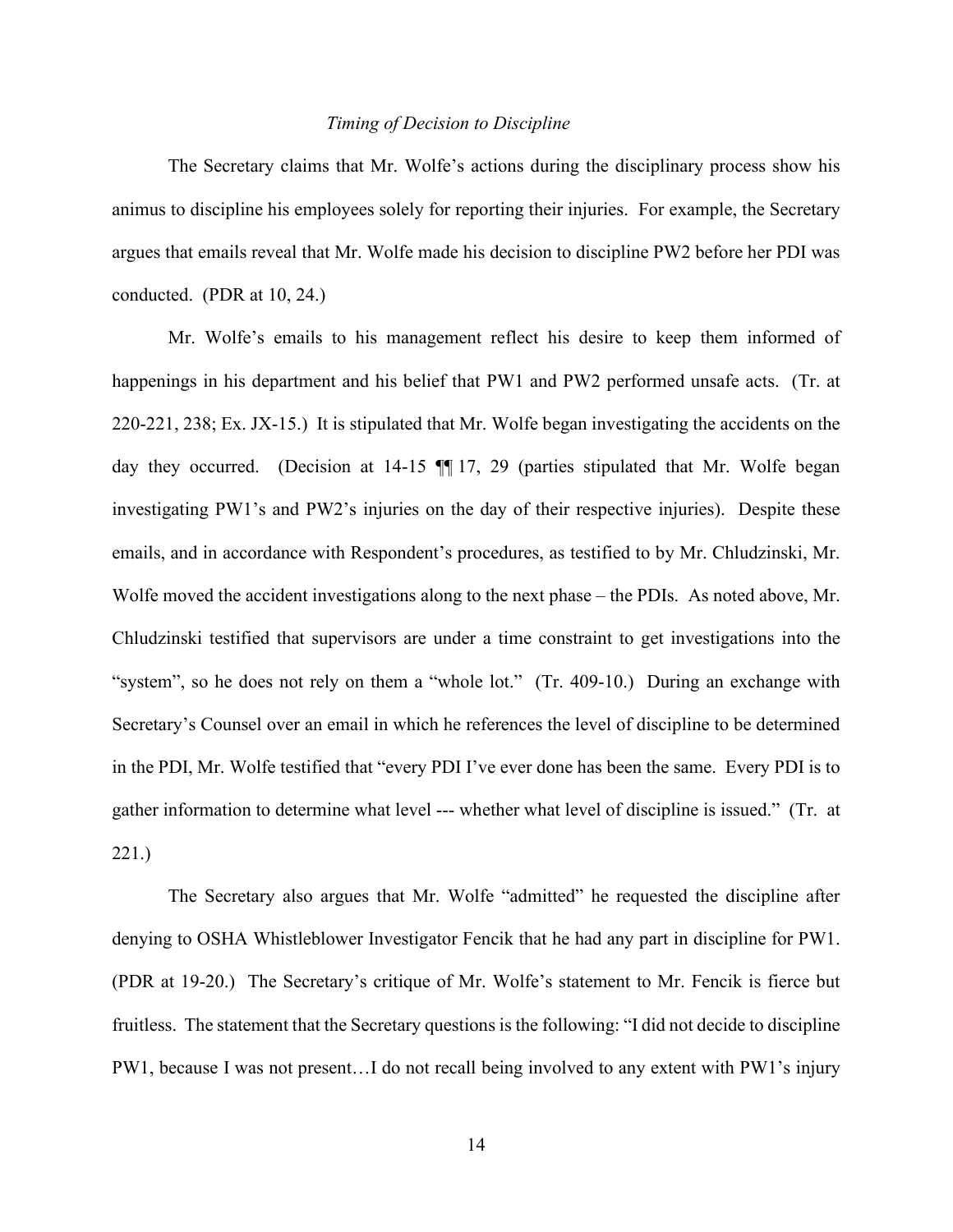after holding initial investigation with PW1." (Tr. at 218-219; Ex. GX-14.) The Secretary claims that the record establishes that Mr. Wolfe's statement is "a glaring falsehood," "unequivocal," and "clearly false." (PDR at 19-20.)

These statements to Mr. Fencik are consistent with Mr. Wolfe's manner at the hearing. Indeed, the second sentence merely states that he does not recall being involved with PW1's injury after his initial investigation. (Tr. at 218.) Regarding the rest of the statement, Mr. Wolfe agreed with these sentences at the hearing, with the clarification that he was in fact in Oklahoma during PW1's PDI. (Tr. at 219.) The first sentence, "I did not decide to discipline PW1, because I was not present," was within the context of Mr. Wolfe being in Oklahoma at the time of the PDI. (Tr. at 218-219.)

Most importantly, the phrase "decide to discipline" in this context was not developed at the hearing. The record establishes that (1) PW1's immediate supervisor Robin Derry issued the official discipline letter, that (2) Mr. Chludzinski drafted the letter, that (3) Mr. Chludzinski and Mr. Wolfe discussed the matter, that (4) Mr. Mayfield delivered the disciplinary package to Mr. Chludzinski, that (5) Mr. Mayfield conducted the PDI, and that (6) Mr. Wolfe believed from the time of his initial investigation and submitting the disciplinary request that PW1 performed an unsafe act. As far as this Court is concerned, any of these people could consider themselves the one who issued the discipline, just as any of these people could consider someone else in this chain to have been the one to issue the discipline. Respondent's disciplinary process is not as clear in this record as the Secretary claims.

### *Meaningful Review*

The Secretary claims that Respondent provided an "utter lack of meaningful review" of Mr. Wolfe's disciplinary requests. (PDR at 30.) The Secretary argues that Mr. Chludzinski "freely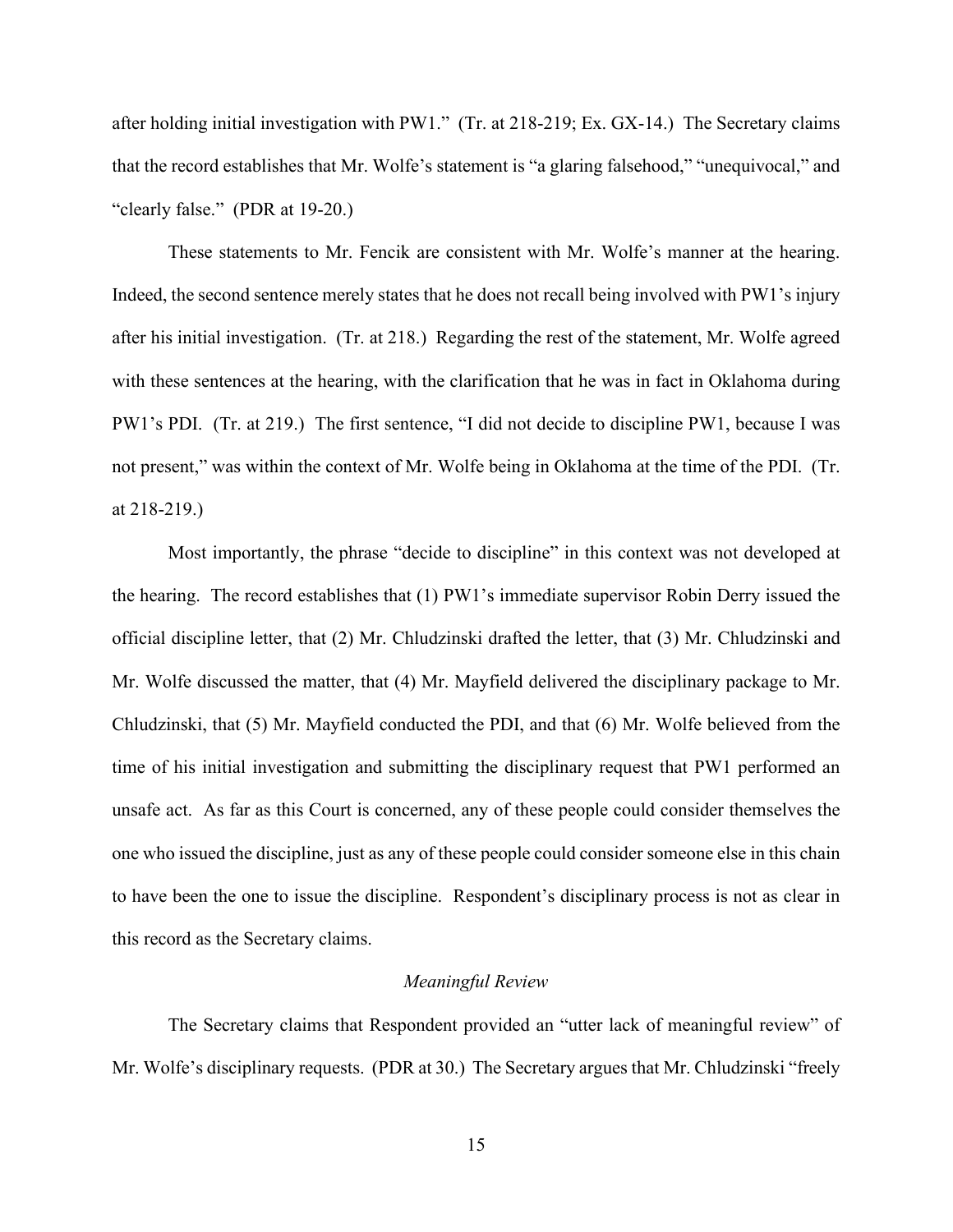admits" that he based his approval of the discipline solely on a conversation with Mr. Wolfe, without reviewing any documentary evidence or interviewing the employees. (PDR at 31 citing Tr. at 408.) What Mr. Chludzinski actually said was, with regard to PW1, "I don't recall seeing any photos…I don't recall specifically reviewing any documents related to this particular discipline. I write hundreds of these a year. But I do recall specifically talking to Harry Wolfe." (Tr. at 408.)

Mr. Chludzinski did note Mr. Wolfe's comment in PW1's accident report, of which he says he typically does not "put a whole lot of stock in" due to potential inaccuracies due to time restraints. (Tr. at 410-412; Ex. JX-2 at 2.) In this accident report, dated the day of the accident, Mr. Wolfe commented that he determined that PW1's injury was caused by "lifting the relay with all arms. Not using legs." (Ex. JX-2 at 2.) Mr. Chludzinski testified that he saw that comment in Mr. Wolfe's accident report and focused on that comment during their conversation regarding discipline for PW1. (Tr. at 412.) Here, Mr. Chludzinski testified that Mr. Wolfe told him that he [Wolfe] said: "I asked him to show me how he lifted the sack." (Tr. at 420.) Mr. Chludzinski went on to testify, "He [Wolfe] said he personally went out and had him show him how he lifted the sack." (Tr. at 420.) Further he testified, "He said he [Wolfe] had him [PW1] reenact." (Tr. at 421.)

Mr. Chludzinski used his conversation with Mr. Wolfe to draft both disciplinary letters for PW1 and PW2. He decided to insert his own language, based on his own mail-carrying experience, into the disciplinary letters. (Tr. at 400, 455-456.) For PW1, he added, "people don't normally injure themselves doing something as simple as lifting a sack a few feet onto a level surface." (Tr. at 397-400; Ex. JX-6.) For PW2, Mr. Chludzinski wrote that, "you should have avoided getting close enough to the fence so the dog could bite you. While it would not have helped in this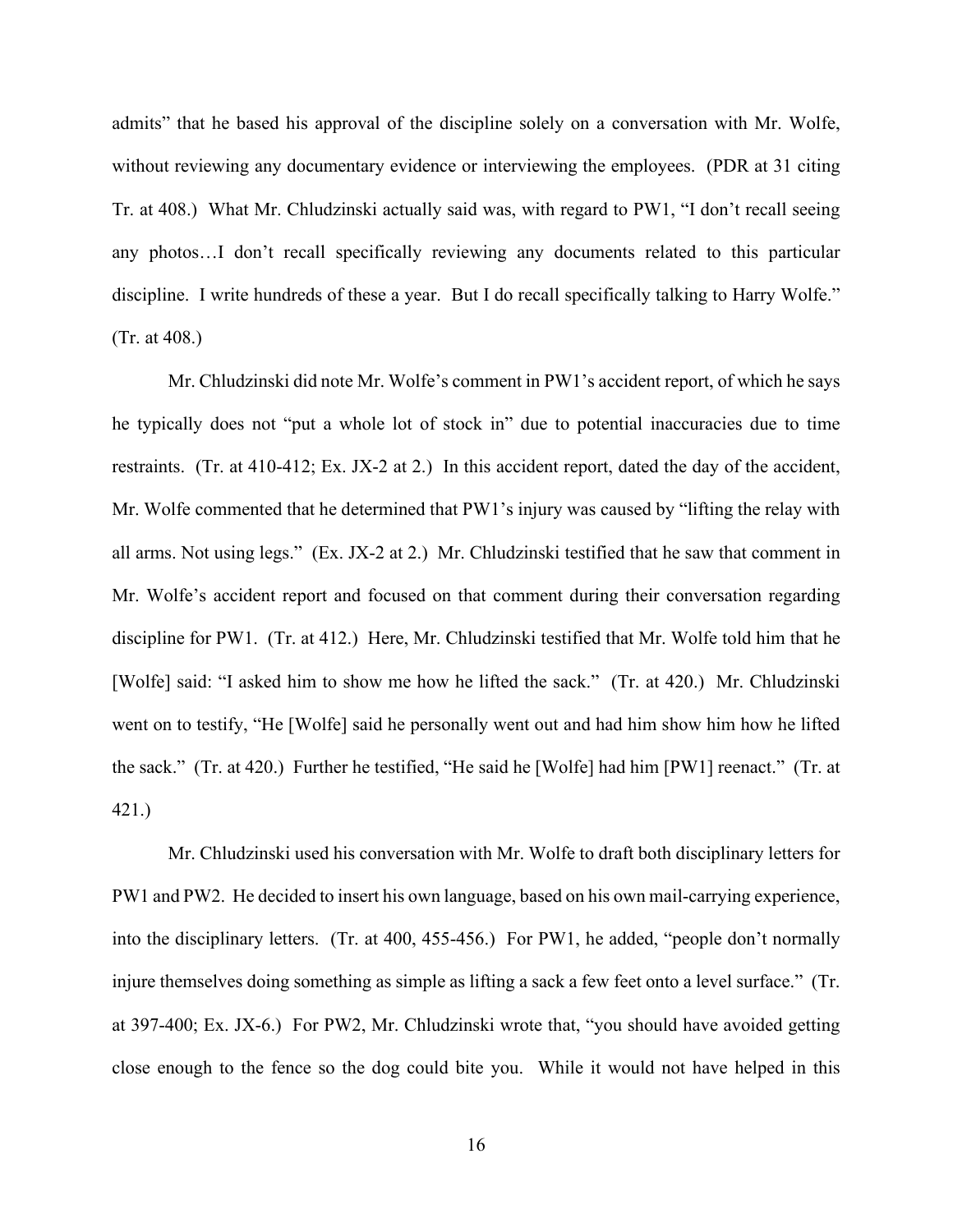instance, you're also reminded to keep your dog spray on you while engaged in street delivery." (Tr. at 450; Ex. JX-13.) Here, these actions by Mr. Chludzinski establish that there was meaningful review of Mr. Wolfe's disciplinary requests.

The Secretary attempts to shoehorn Mr. Chludzinski's additions in these disciplinary letters into a "shifting justification" argument. (PDR at 18, 23, 25-26.) On the contrary, Mr. Chludzinski (not Mr. Wolfe) focused the disciplinary justifications based on his review of the matters and his personal mail-carrying experience. (Tr. at 400, 455-456.) The record also establishes that Mr. Chludzinski considers various collective bargaining agreements when reviewing disciplinary requests, not all of which are for alleged safety violations. (Tr. at 394, 413-414, 447.)

The issue here is whether Respondent legitimately performed its accident investigation and subsequent disciplinary review, not the legitimacy of Respondent's safety program's procedures. This record is not sufficiently developed to examine whether Respondent's safety program is inherently retaliatory, as the Secretary seems to be arguing. The Secretary had a chance to focus this case on Respondent's safety program – Respondent's own safety rules, its own rules of procedure, Mr. Wolfe's burden of proof, and Mr. Chludzinski's standard of review. But this information was not drawn out at the hearing. Instead, it has been undisputed throughout this proceeding that Mr. Chludzinski was the approving official for these disciplinary matters. (Tr. at 364-365.) And he testified that, in his opinion, Respondent's procedures were adequately followed in the disciplinary process and that he still believes that PW1 and PW2 deserve the discipline. (Tr. at 456-457.)

#### **III. Reevaluation of the Evidence: Amplification/Clarification of Legal Analysis**

As instructed by the Commission, the evidence has been reevaluated in light of the credibility determinations discussed above. After reconsideration, the Court concludes that the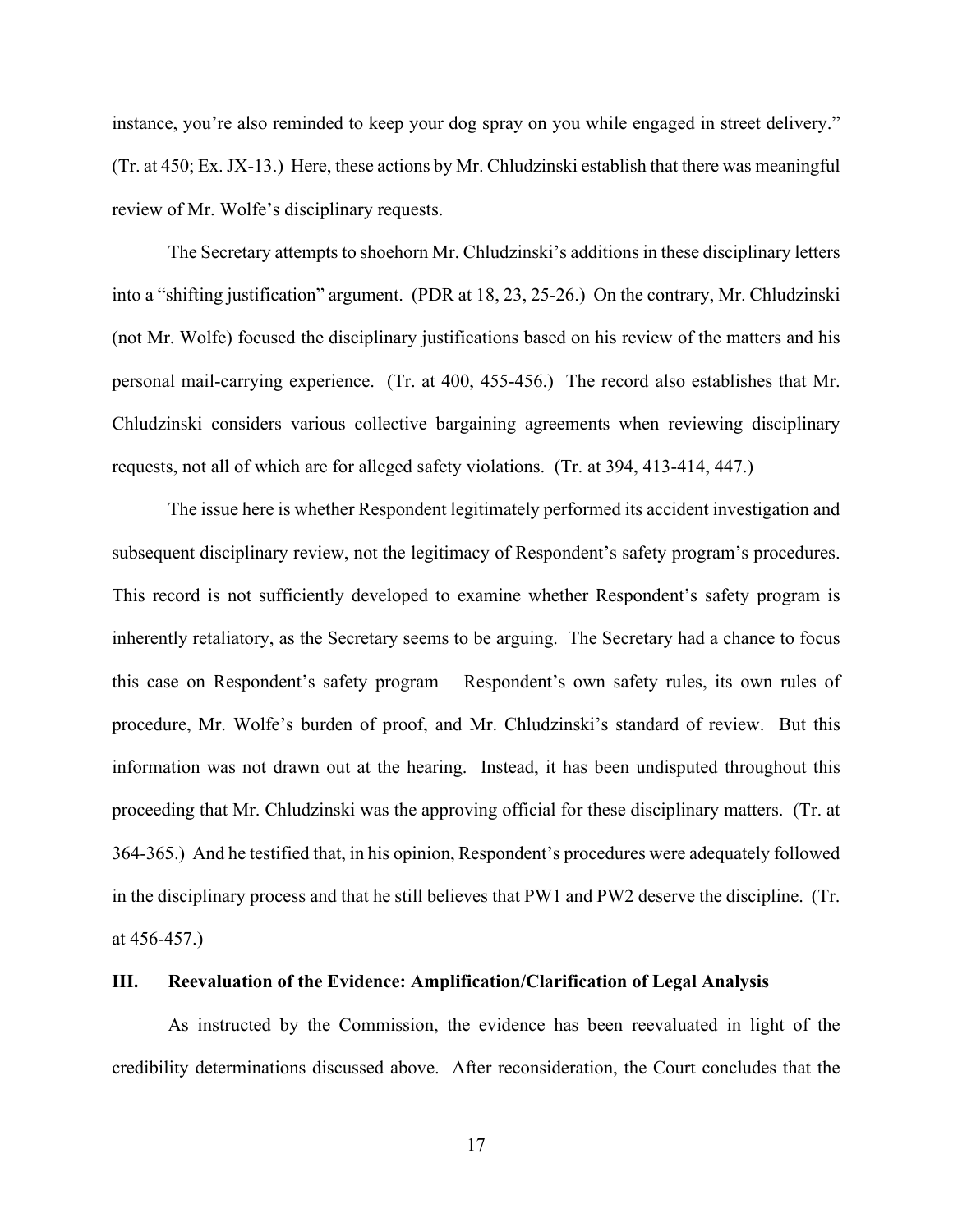previous Decision stands. The following legal analysis serves to amplify and clarify the analysis within the previous Decision.

# *Pretext not Prima Facie Causation*

This case is about pretext, not the Secretary's *prima facie* causation burden. Many of the case citations that the Secretary relies on in his PDR center on the *prima facie* element of causation, not pretext. *See,* e.g., (PDR at 18, 29-31) citing *McKenna v. City of Philadelphia*, 649 F.3d 171, 178–80 (3d Cir. 2011) (holding that employer did not produce a legitimate business reason, never reaching pretext analysis); (PDR at 17-18, 23-24, 32) citing *Farrell v. Planters Lifesavers Co.*, 206 F.3d 271, 279, 280-81, 284, 286 (3d Cir. 2000) (specifically noting that the case did not address pretext, cautioning not to conflate analysis of causation in the *prima facie* case with pretext analysis, but allowing evidence within the causal chain to be used in both the *prima facie* case analysis and pretext analysis); (PDR at 18, 25, 26 n.20) citing *Waddell v. Small Tube Prods., Inc.*, 799 F.2d 69, 73 (3d Cir.1986) (discussing "inconsistent explanations" in the context of reviewing a lower court's holding of plaintiff's *prima facie* case.) These case citations are inapposite to the essential issue here: whether the Secretary proved that Respondent's proffered reasons are a mere pretext to the true reason it disciplined PW1 and PW2. *Ross v. Gilhuly*, 755 F.3d 185, 193 (3d Cir. 2014).

The underlying Decision specifies that the parties did not dispute that the Secretary established causation in his *prima facie* case for this matter. Once Respondent produced its legitimate business reason for disciplining PW1 and PW2, the burden shifted back to the Secretary to prove that this reason was pretextual, i.e., that in actuality, Respondent disciplined PW1 and PW2 "simply because they reported a work injury." Improve Tracking of Workplace Injuries and Illnesses, Final Rule, 81 Fed. Reg. 29624, 29672 (May 12, 2016) (to be codified at 29 C.F.R. Part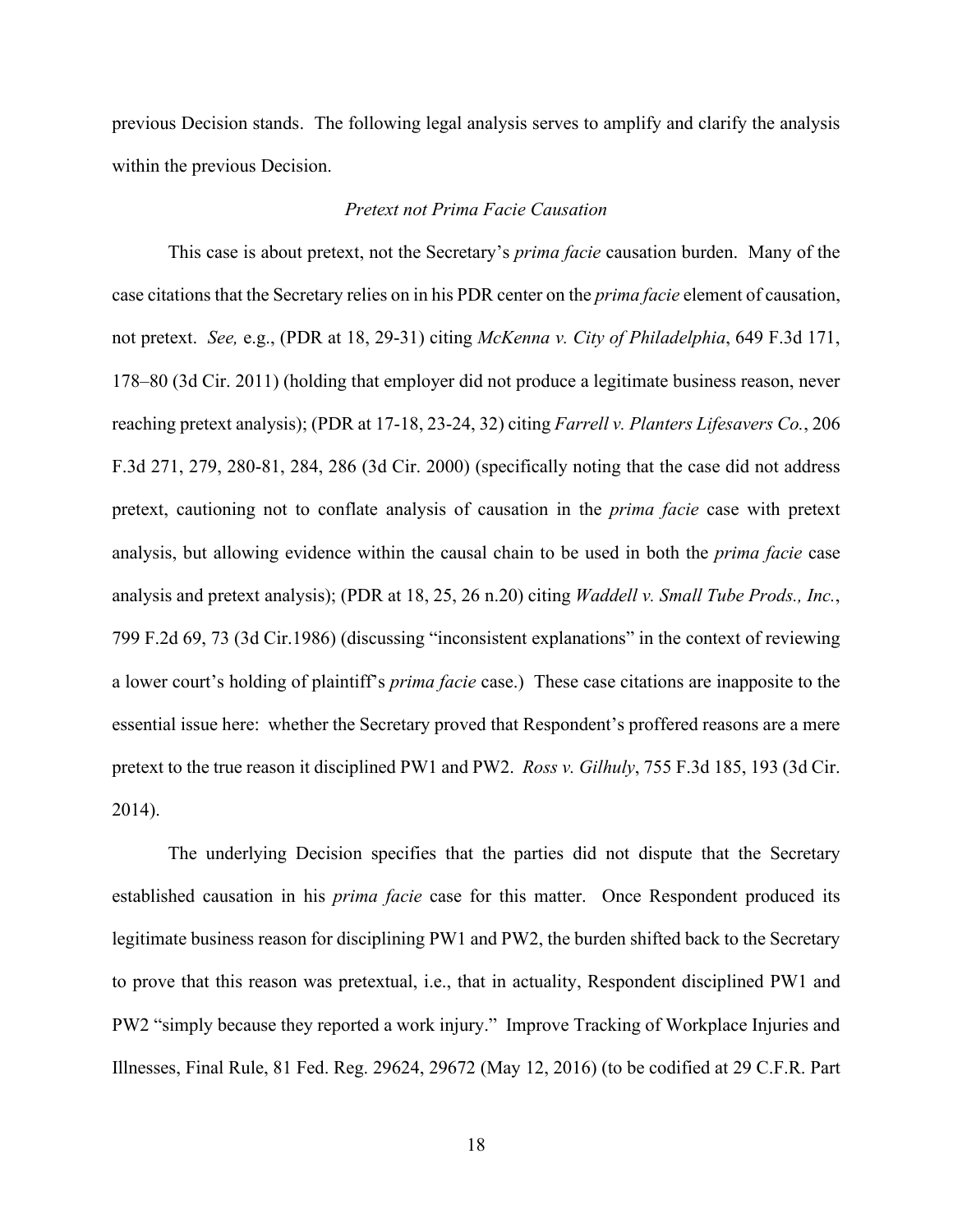1904) (preamble explaining the scope of the cited regulation). Here, the Secretary must demonstrate that Respondent's explanation is untrue due to "weaknesses, implausibilities, inconsistencies, incoherencies, or contradictions from which a reasonable juror could conclude that the Defendants' explanation is unworthy of credence, and hence infer that the employer did not act for the asserted [legitimate] reasons." *Carvalho-Grevious v. Del. State Univ.*, 851 F.3d 249, 262 (3d Cir. 2017) (citation omitted).

The prism of a pretext analysis is different from the prism of the *prima facie* element of causation analysis. *Farrell*, 206 F.3d at 286. The pretext analysis is focused on whether the Secretary persuades the trier of fact to believe his story over Respondent's. *St. Mary's Honor Ctr. v. Hicks*, 509 U.S. 502, 519 (1993). Taking the record as a whole, as explained in the underlying Decision, the Court found that the Secretary did not carry his burden here. Rather, the Decision credits Respondent's proffered reason of disciplining PW1 and PW2 for breaking Respondent's safety rules, and that business mistakes as opposed to any retaliatory animus caused the procedural irregularities that the Secretary unearthed in this matter.

It is irrelevant in this case whether PW1 or PW2 actually broke Respondent's safety rules (a surprising twist here since most all of the cases before this Court involve alleged safety violations). Even if Mr. Wolfe incorrectly concluded that PW1 and PW2 broke Respondent's safety rules, his potential incorrect conclusions are still valid, in this case, if he truly believed them. *See Capps v. Mondelez Glob., LLC*, 847 F.3d 144, 152-155 and nn.7, 9 (3d Cir. 2017) (Third Circuit explaining the concept of "honest belief" in the pretext analysis step of FMLA, ADEA and Title VII retaliation analyses when reviewing summary judgment holding).

The cited regulation in this case places OSHA's objective, with regard to this standard, at a crossroad with Respondent's objective when confronted with what Mr. Wolfe confronted: an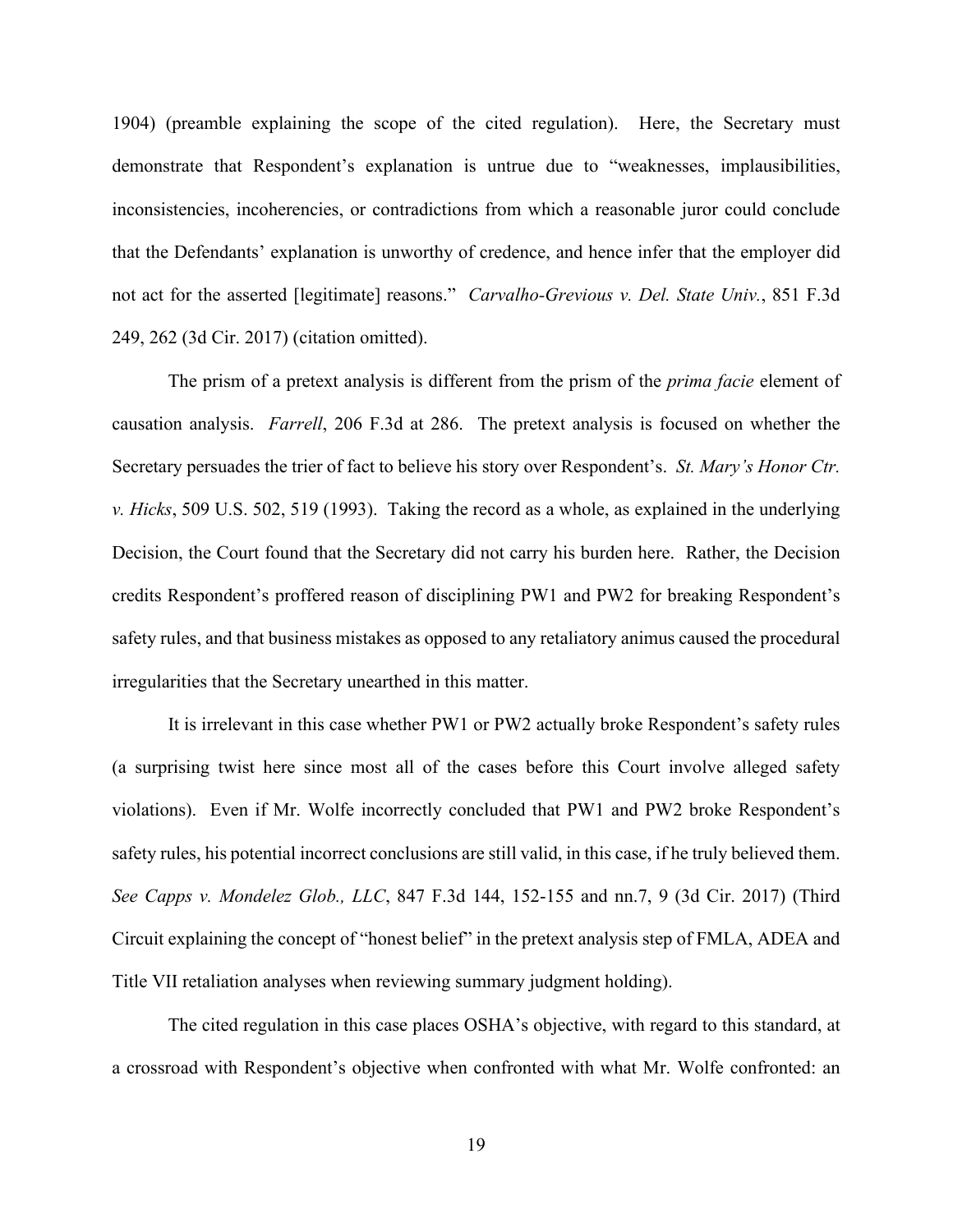injury report *plus* an injury. OSHA wants to protect the reporting while Respondent wants to investigate the injury. At that point in time, the dual objectives of these two entities intertwined. Respondent's investigation of the injury must begin at some point. Respondent has put forth evidence to show that its investigation began, legitimately, when Mr. Wolfe discussed with his employees their actions that led up to their injuries. The record, though thin, establishes that Mr. Wolfe and PW1 did discuss PW1's actions (i.e., "what happened") that led to PW1's injury. The record for PW2 is more developed as discussed above – Mr. Wolfe left his building and travelled to PW2, took pictures, and discussed what happened with her before sending her to seek medical treatment.

As discussed above, both PW1 and PW2 stated that they discussed "what happened" with Mr. Wolfe with enough sufficiency so that Mr. Wolfe allowed them to leave their jobs and seek medical attention. Both instances establish that Mr. Wolfe began the investigation into each injury at the moment he was confronted with the injury report plus the worker's injury. He did not fail to begin to investigate either of these injuries at that point in time. *See also* Decision at 14-15 ¶¶ 17, 29 (parties' stipulations). Mr. Wolfe then followed the next steps to move the investigations along in accordance with Respondent's procedures as testified to by Mr. Chludzinski (whose testimony was not criticized by the Secretary before this Court).

The drug test order for PW1 is found to be a genuine mistake by Mr. Wolfe – Mr. Wolfe was notified shortly afterward by Respondent's nurse administrator that it was contrary to Respondent policy and Mr. Chludzinski also testified that it was "highly unusual." (Tr. at 222- 223, 421-422.) When confronted with this at the hearing, Mr. Wolfe testified that he did not know all of Respondent's policies. (Tr. at 224.) Mr. Wolfe was an inexperienced manager who was still learning Respondent's procedures at the time of the incident. Based on the record as a whole, Mr.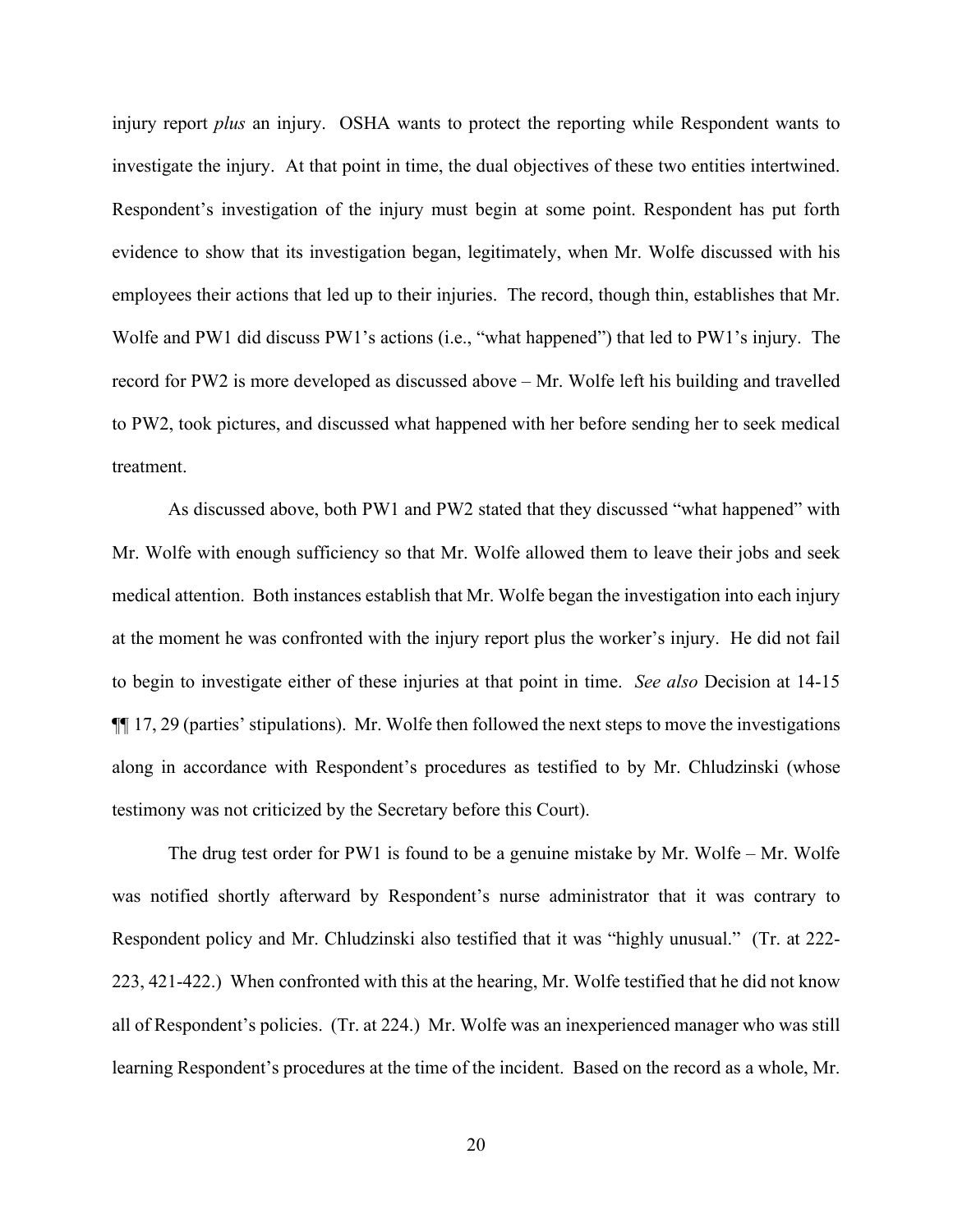Wolfe's questionable actions are found to be genuine procedural blunders and not evidence of true animus toward PW1 and PW2 simply because they reported their injuries.

The record, moreover, establishes that Mr. Chludzinski, not Mr. Wolfe, was the official who ultimately approved the discipline as part of Respondent's disciplinary process. The Secretary shoulders the burden at the pretext stage of this retaliation analysis, yet he did not question the validity of Mr. Chludzinski's testimony with regard to the process and procedures at issue here, or Ms. Gerst-Stewart's testimony that Respondent's Labor Relations officials (i.e., Mr. Chludzinski) are "the experts" who make sure Respondent's management officials (i.e., Mr. Wolfe) are "doing all the rules, following all the contracts and doing what we're supposed to do." (Tr. at 364-367.)

The record establishes that Respondent's disciplinary procedures involved multiple steps and multiple people up and down Respondent's management chain. It also included union representation. It is for Respondent to implement its own policy and procedures, and for the Secretary to prove that any alleged irregularities are a pretext to Respondent's proffered legitimate business reason. The Secretary parses Respondent's policies and procedures but has no expertise in them. The Secretary had the opportunity at the hearing to pose such questions to Mr. Chludzinski and then critique his answers with the aid of the record but did not do so. The Secretary's claim that any aspect of this complex system was pretextual is unsupported.

Here, as found in the underlying Decision, the record establishes that most of the deviations of policy and procedure were a result of general mishandling of paperwork. The record does not establish, as the Secretary claims, that any of the deviations of policy and procedure in this multistep, multi-person investigative process, are a result of intentional retaliation against PW1 or PW2 solely for reporting their injuries. It is easier for this trier of fact to believe Respondent's story of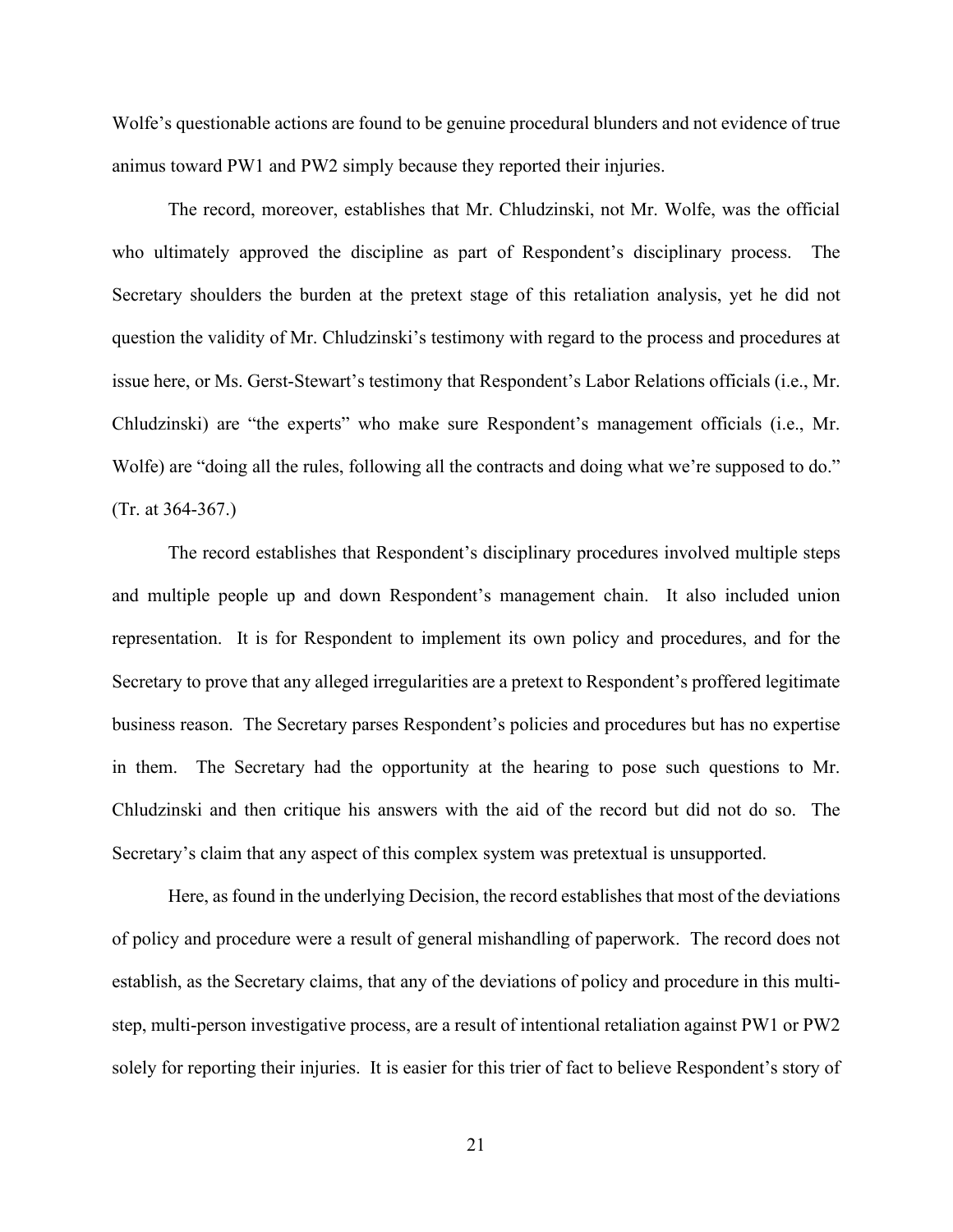business mistakes, especially with a new manager who admits not knowing every policy, over the Secretary's story, which would require a level of concerted animus and sophistication that is just not evident in this record.

# *Abatement*

In his PDR, the Secretary stated: "Yet the ALJ appeared to conclude that the Secretary was

required to identify specific abatement in the citation based on the Secretary's interim enforcement

procedures for § 1904.35, and that his failure to do so constituted a legal deficiency in the citation."

(PDR at 33.) The Commission addressed this argument in the Remand with the following

instruction to the Court:

There is no requirement under the Occupational Safety and Health Act, OSHA's recordkeeping regulations, or Commission precedent that compels the Secretary to specify a means of abatement in a citation alleged under 29 C.F.R. § 1904.35(b)(1)(iv). *See* 29 U.S.C. § 658(a) (citation "shall be in writing and shall describe with particularity the nature of the violation, including a reference to the . . . regulation . . . alleged to have been violated" and "shall fix a reasonable time for the abatement of the violation"). Moreover, the Commission has long held that while OSHA's internal manuals may "provide<sup>[]</sup> guidance to OSHA professionals," they "[do] not have the force and effect of law, nor [do they] confer important procedural or substantive rights or duties on individuals." *Caterpillar Inc.*, 15 BNA OSHC 2153, 2173 n.24 (No. 87-0922, 1993). The judge shall take this ruling into account in reaching his decision on remand.

(Remand at 4 n.4.) The remarks regarding abatement, though unclearly stated in the underlying

Decision, still stand and are clarified as follows.

In the pertinent section of the underlying Decision, the Court evaluated Respondent's claim, first raised in the applicability portion of its post-hearing brief, that the Secretary was seeking to touch Respondent's management incentive programs using "unfounded suspicion."<sup>[5](#page-21-0)</sup>

<span id="page-21-0"></span><sup>&</sup>lt;sup>5</sup> In its post-hearing brief, Respondent argued:

OSHA's dismissive view of the impact of the new cause of action fails to explain how it now has the authority to demand a change in a business's performance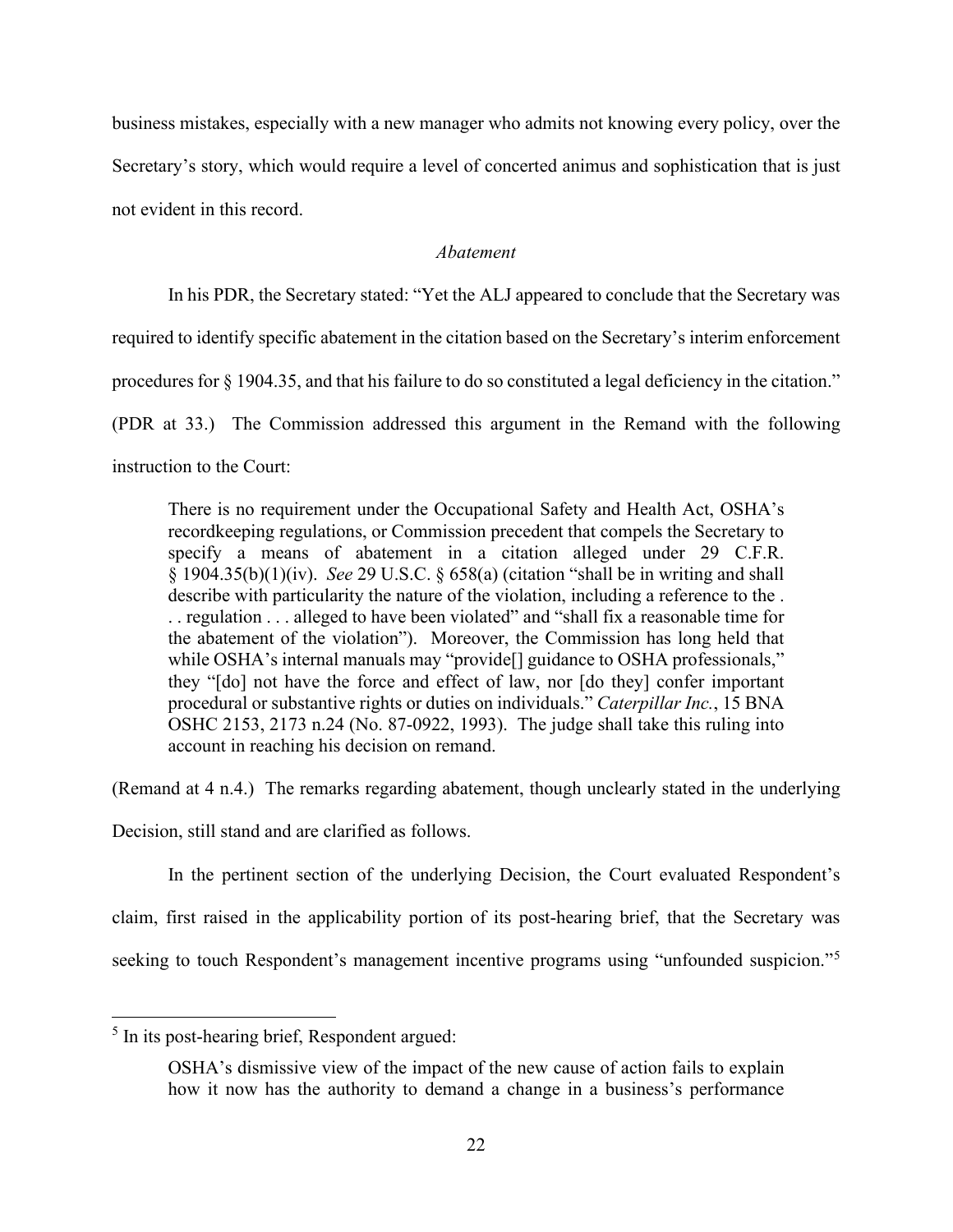(Decision at 39-41.) Although the Secretary claimed that he was not challenging Respondent's pay-for-performance system, the Secretary was still attempting to use it as circumstantial evidence against Respondent. Therefore, the Court questioned the Secretary's claim, which seemed at odds with the following observations: (1) the Citation stated that abatement was still required at the time that the Citation was issued, (2) there was nothing else Respondent could do to make these employees whole at the time the Citation was issued, (3) the Secretary's own interim enforcement procedures required abatement, (4) the Secretary re-alleged that abatement was still required in the Complaint, and (5) the Secretary spent a considerable amount of effort researching and presenting that research of Respondent's pay-for-performance system in his post-hearing brief.

At no time did the Court find or consider the Citation to be "legally deficient." Rather, the Court observed that the Secretary's use of the evidence was more consistent with Respondent's claims of "unfounded suspicion" than with the Secretary's claims of "animus," and then found that the Secretary's arguments regarding Mr. Wolfe's actions with regard to Respondent's busines programs were not persuasive.

# **CONCLUSION**

As instructed by the Commission when it set aside the initial Decision, the Court has reevaluated the record with particular focus on credibility findings related to the testimony of Harry Wolfe and David Chludzinski. The conclusions of law and fact in the initial Decision remain unchanged.

review programs in the name of 'recordkeeping.' OSHA asserts the authority under 1904 to examine and evaluate an employer's performance and compensation programs, its training and evaluation of employees, including 'all criteria' used to evaluate management.

<sup>(</sup>Resp't Post-Hr'g Br. at 42.)